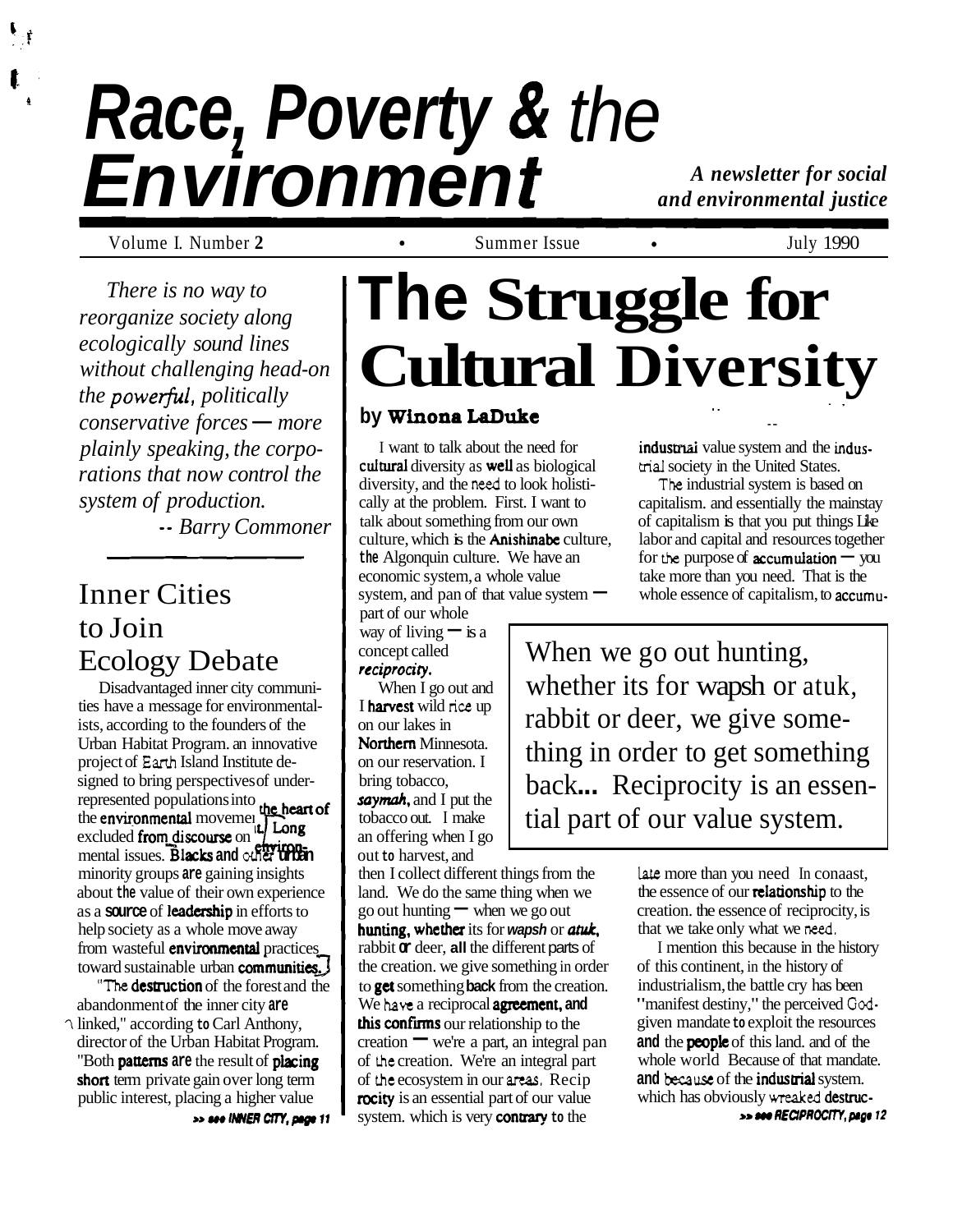**Page Two July 1990** 

Page Two  $\overline{R}$  he responsibility Race,  $P$ The response to the first issue of multicultural communities and social  $\vert$  **Race, Poverty & tk** iustice to a major environmental them **Example 3. Poverty &** *tk* **i** 1 issue to a major environmental theme.<br> **Environment** has been more Some of the topics we are considering enthusiastic than we could have imag- are: air quality as a social justice issue; ined. We have received dozens of en- pesticides: environmental education in couraging letters, telephone calls, **multicultural** communities; **transpora-**<br>reports and **documents** from people all **tion** alternatives and environmental reports and documents from people all

across the country, who shared their interest in our

 $\frac{\text{1}}{\text{1}}$ <br>
Interest in our **Editors' Notes**  $\text{2}}$  *Call* Anthany<br>
project. Several **Edition** institution is used in the environ-<br>
project. Several exploration is institute: rural poverty and the environannouncements about *RPE*. Copies of

*RPE* have been distributed at perhaps a in poor and multicultural communities; dozen environmental conferences, and water resources and the poor; the crisis someone called to say that photocopies of trash. If your work focuses on any are being made in Europe. We have of these themes, please let us know, so much, much more information than we we can mention it **in** that issue.

we had to leave out several of the pieces under the following principles: we promised last time, notably the **1.** Advertising will not be accepted reponback Itom the Eco-Cities confer- from polluters **or** organizations we ence and several articles submitted. deem oppressive. Please be patient  $\cdot \cdot$  we're just getting 2. Advertising will not ever make up going and working it out. The mews-

we have decided to organize each **future** eight-page or 12-page issue, or two issue around a single topic linking pages of a 16 or 20 page **issue.** 

# **In This Issue...**

**The Struggle for Cultural Diversity, by Winona LaDuke** .......................... **1 Inner Cities to Join Ecology Debate** ...................................... ................. **<sup>1</sup> The Quest for Environmental Equity: Mobilizing the Black Community for Social Change, by Robert D. Bullard** *8* **Beverly H. Wright** ............ **<sup>3</sup> Urban Barnraising: Building Community Through Environment, by Karl Linn** .................................................................. **<sup>4</sup> Blacks and Greens, by Paul Ruffins** ....................................................... **<sup>5</sup> People of Color Form Action Network** ................................................... **<sup>18</sup> Departments Editors' Notes** .......................................................................................... **<sup>2</sup> Reportbacks Berkeley, CA, April 17** ........................................................................ **6 Los Angeles, CA, April 25** .................................................................. **7 Austin, TX, June 2** .............................................................................. **7 Albuquerque, NM, June 8-9** ............................................................. **<sup>10</sup> Resources** .............................................................................................. **-9** 

**Race, Poverty & the Environment** 

We feel that accepting advertising using these principles can both offer our readers a service " if you'd like a job doing environmental work, see the ad on page  $15 -$  and help us defray the costs of the newsletter. Let us know what you think.

For environmental justice,



## . ; I **Race, Poverty & the**

**Environment** 

: i

1 i !.

I

**Editors Carl Anthony** 

> **Contributing Editor Victor Lewls**

**Marta R SalInas Danlel Suman Beverly H. Wright Contributors Magdalena Avila Btlan Bloom Robert D. Bullard** Winona LaDuke **Karl Linn Paul Ruffins** 

*Race. Pbwrty* & *the* **Environment Is published four Umes a year. Articles are 01990 by their authors:** <sup>1</sup> **please reproduce RPE by every means. and gtve authors crcdlt**  for their work. **Charter subscriptions are \$8/four issues. \$1 5 for hstltutlons. or** fret **for low-Income persons and community groups. Articles. stories. reportbacks. resources and general lnformatlon arc all accepted with apprcciatlon.**  Send submissions and **subscription checks to:**  *RPE*  **C/O Earth Island. 300 Broadway. Suite 28. San Fancisco. CA 94** 133. *RPE* Is **Jolntly sponsored by the California Rural Legal Assistance Foundation and the Earth Island Institute Urban Habitat Rogram. Advertising rates available upon** 

**request. Fight the power.** 

justice: rural **poverty** and the **environ-** Editors **ment**; ecological restoration strategies

Some of the topics we are considering

can publish.<br>Because of the volume of material, acceptzd advertising. We are doing so acceptzd advertising. We are doing so

more than about 10 percent of the news-In order to make RPE more useful, letter, or no more than one full page per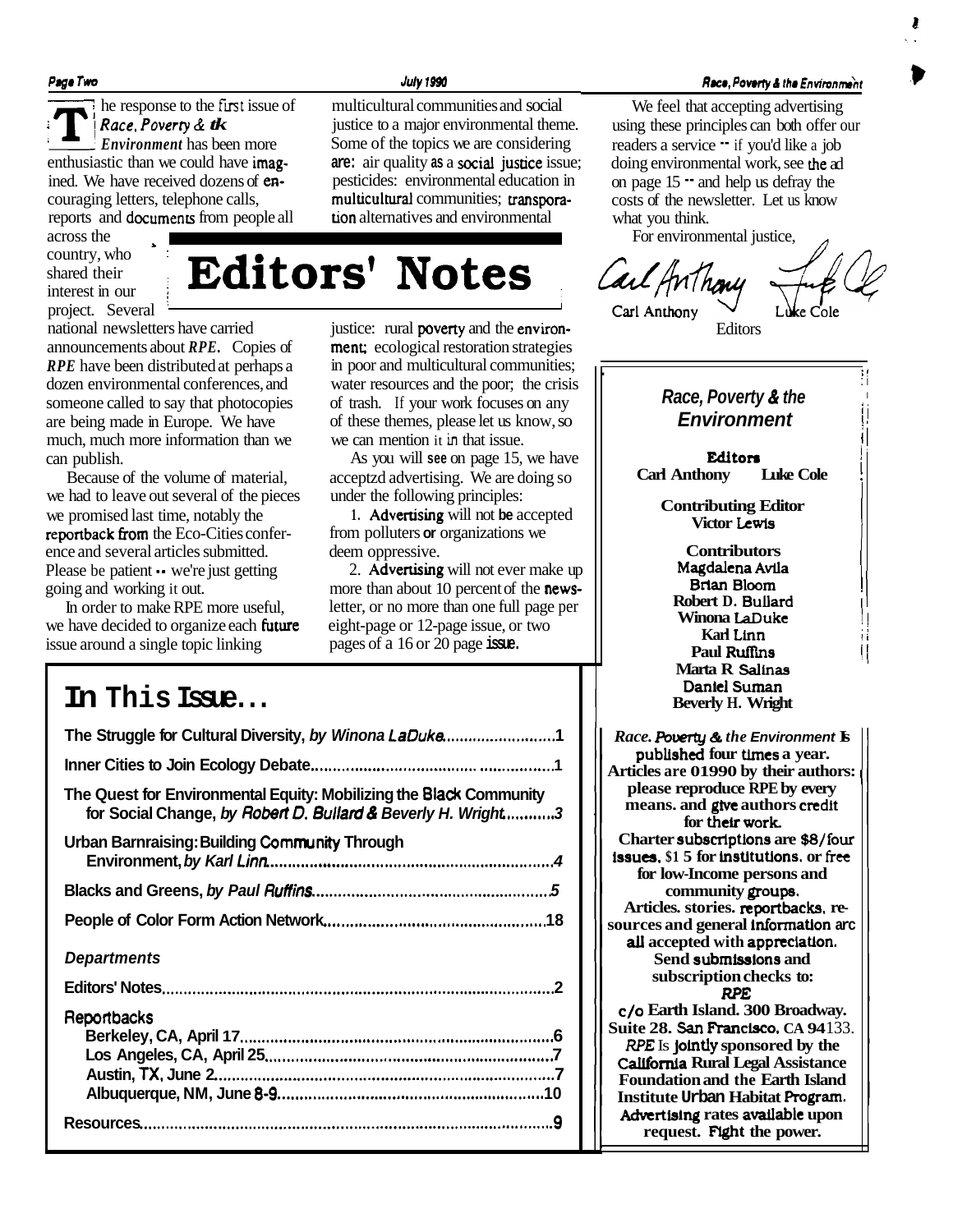Pollution existing disparities exist<br>grassroots between black and<br>white communi-

ning to challenge governthat would turn their com-<br>
Few environmentalists realized the **Equity Movement Equity Solution** 

and uses ("LULUs") ended up in poor, on the stated a willingness to take a strong<br>Student activists broke away from those powerless black communities, rather pro-environment stance. The League of<br>movements to form the core movements to form the core of the than in affluent suburbs. This pattern Conservation Voters, for example, has<br>environmental movement in the early become to be the pulse aven though for vears given the Congressional Black environmental movement in the early has proven to be the **rule**, even though for years given the Congressional Black the rule of 1970s. Many student environmental the benefits derived from inducatel 1970s. Many student environmental the benefits derived from indusaial Caucus high marks for its excellent pro-<br>
activists had hopes <sub>Of</sub> bringing environ-<br>
mental reforms to the urban poor.<br>
Toxic waste production are dir mental reforms to the urban poor. affluence. Public officials and private Toxic waste disposal has generated<br>These activists, however, were met with industry have in many cases responded protests in many communities across resistance and suspicion Growing tension between the en $L$  e n tal<br>movement and the social equity movement and the social equity<br> **EXECUTE:** Back **Yard**,  $\frac{1}{2}$  **nantly** black Warren County, North<br> **EXECUTE:** Although concern about the **environ-** Carolina was selected as the burial movement contributed to **environmen-** Although concern about the **environ-** Carolina, was selected as the burial site<br> **alism** being tagged as "**elitist."** 

varies across population groups, as does to economic resources. and a **greater** a community's response. The vastly dif-<br> **Summer is a community**, and **more than**  $400$  **demon-**<br> **ferent** action strategies employed by<br>
environmental organizations have been<br> **strators** wen jailed. Although the **ferent** action strategies employed by environmental organizations have been **strators** wen jailed. Although the middle-income white communities and late in broadening their base of support **protests were** unsuccessful in middle-income white communities and late in broadening their **base** of support lower-income black communities can to include **blacks** and otha **minorities**, landfill **construction**, they marked the **be** explained by each's access to power. the poor, and **working-class** persons. **First** time blacks mo **be** explained by each's access to power. The middle **class-dominated environ-** The civil rights movement has its broad-based group to protest environ-<br>mental movement of the **1960s** and proofs in the Southern United States **DECIAL CHANGE, page** 14 **be** explained by each's access to power. <br>
The civil rights movement has its the blacks mobilized a nationally<br>
mental movement of the **1960s** and roots in the Southern United States. <br> **Example 300 and** roots in the Sout

# and other The Quest for forms of economic oppor-<br>
environ-<br>
Environmental Equity:<br>  $\text{Equity, social}$ <br>  $\text{Justice, and human}$ environ-<br>
mental degra-<br>
dation take a<br>
dignity, with dignity, and human<br>
dignity, with the dignity, and human<br>
mental equity<br>
mental equity<br>
mental equity<br>
mental equity<br>
mental equity<br>
mental equity<br>
mental equity<br>
menta

# $\mathcal{L}_{\text{the black}}$  heavy toll on the Black Community movement also is  $\mathcal{L}_{\text{the black}}$  $\begin{array}{cc}\n \text{community.} \\
 \text{Using pre-} \\
 \end{array} \qquad \qquad \text{for } \textbf{Social} \text{ Change} \qquad \qquad \begin{array}{cc}\n \text{the South, a region} \\
 \text{where marked} \\
 \text{ecological}\n \end{array}$

## grassroots **by Dobort D. Pullard & Doverly H. Weight** White communiand social  $\overline{t}$  ties. The 1980s

have seen the action organi-<br>
1970s built an impressive political base emergence of a small cadre of blacks<br>
2010 xations. blacks are **begin**-<br>
<sup>1970s</sup> built an impressive political base emergence of a small cadre of black zations, blacks are **begin-** for environmental reform and **regula-** who **see** environmental contains to the contains to the contains to the contains to the contains to the contains to the contains to the contains to the co address the **disproportionate** burden of<br>pollution carried by the urban poor and ment and private industries pollution carried by the urban poor and **The Environmental** 

dumping grounds for health-<br>  $\frac{1}{2}$  back Yard) phenomenon.<sup>4</sup> The hazard-<br>  $\frac{1}{2}$  ing confrontational strategies (e.g.. **properties**, garbage dumps and protests, picketing, political pressure, threatening toxins.<br>polluting industries wen likely to end litigation. etc.) to reduce and eliminate<br>the modem environmental move-<br>prince the pressure, the pational The modem environmental **move-** up in **somebody's** backyard, and more environmental threats. The national ment grew out of the civil rights and content these locally unwanted block **political** loodership has also dependent ment grew out of the civil rights and often than **not**, these locally unwanted black **political** leadership has also dem-<br>anti-war movements of the late 1960s.

> to the **NIMBY** phenomenon using the the country. The **first** national protest "PIBBY" principle: "Place in Blacks by blacks came in 1982 after predomi-<br>Back Yard." **nantly** black Warren County, North

ment cuts across racial and class lines, for  $32,000$  cubic vards of soil contamienvironmental activism has been most **nated** with highly toxic PCBs. Black **The Politics of Pollution** evident among individuals who have civil rights activists, political leaders.<br>Exposure to environmental toxins above-averageeducation, greater **access** and local residents marched against the above-averageeducation, greater **access** and local residents marched against the to economic resources and a **greater** construction of the PCB landfill in their

Southern racism deprived blacks of "political rights.

For environmentalists realized the **A** growing number of grassroots implications of the **NIMBY** (Not in My organizations and their leaders are adopt during  $\sigma$  **and their leaders** are adopt Back Yard) **blenomenon.** The ha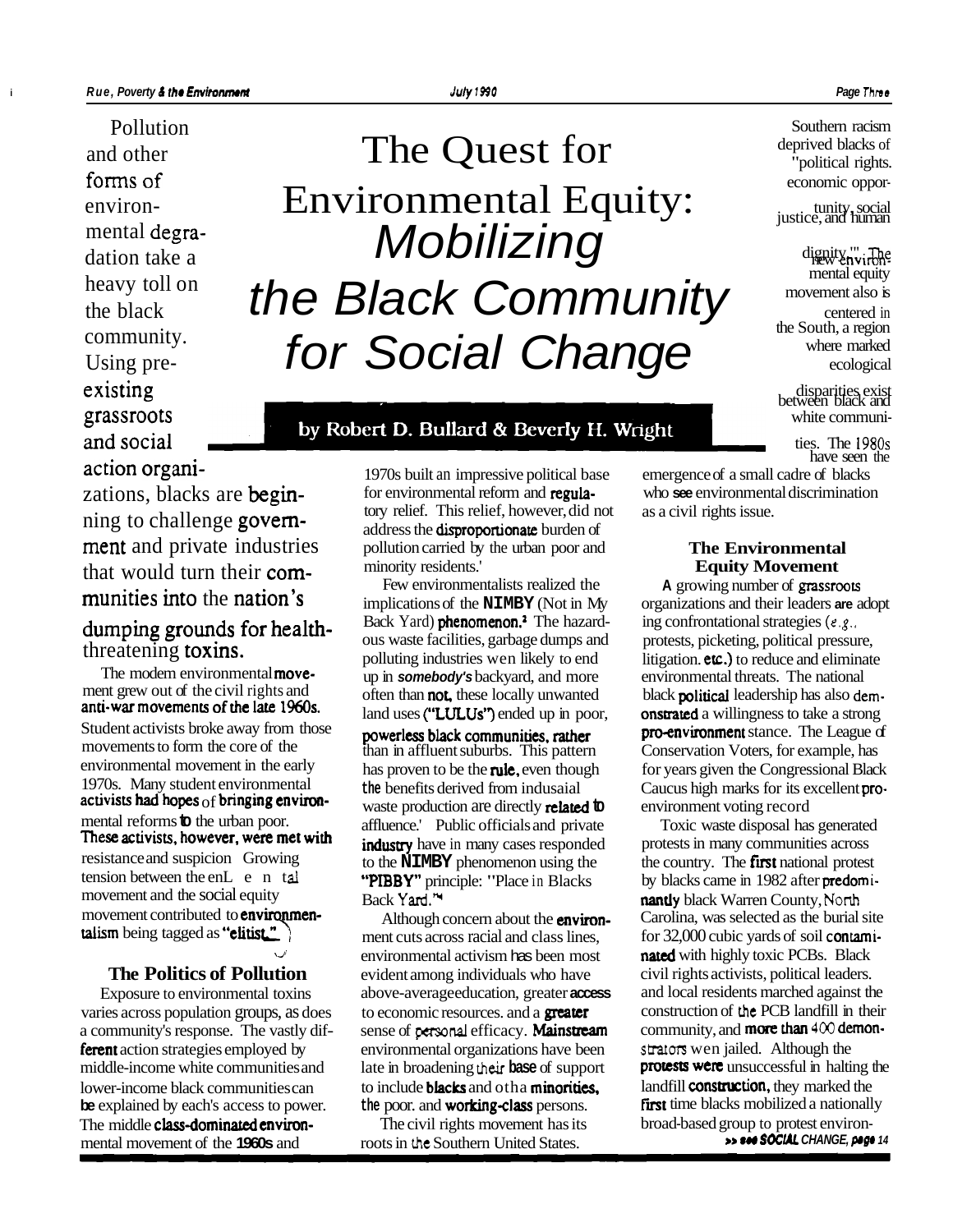physical environment in which we create physical settings designed to live. In many insidious ways, the **protect** their bounty and strengthen their process by which our habitat is planned empire. Like the military triangle, the process by which our habitat is planned empire. Like the military triangle, the and built keeps people isolated, disem-<br>private and corporate paaons, the arch and built keeps people isolated, disem-<br>private and corporate paaons, the **archi-**<br>powered and repressed. A deepening **rects** and the building contractors **rein**powered and repressed. **A** deepening tects and the building contractors rein-<br>understanding of the impact of the force each other in **constructing** large urban habitat on peoples' Lives, and how and ostentatious structures for their own our habitat can **be** employed for our em- profit and ego gratification. The result-

and the planning of entire eople are becoming more cities has evolved as a professional<br>aware of how racial **discrimi**-<br>service to the privileged few. The a aware of how racial **discrimi-** service to the privileged few. The **accu-**<br>nation and oppression **are multion** of capital enables **private** panation and oppression **are all increases are all increases are all increases private particles private particles private particles private particles private particles private particles in the designed <b>trons**, corporations **trons**, corporations and governments to force each other in constructing large

ing skyscrapers provide regimented i lives Urban **ever-growing masses**<br>of people. of people. The most dramatic

# **Barnraising: Example 18** Building Community Through Environment

# powerment, should contribute to our pression of social stratification, oppres-

**by Karl Lim** 

ditionally. indigenous people the world "wrong side of the **tracks**" or the over have built **beautiful** homes with "wrong side of the highway" seps which nestled **harmoniously** in the land- people of cola from **the** white middle scape. Constructing their own homes class. Similarly, each higher foot of instilled in the builders feelings of **ac-** elevation that houses occupy on the complishment and self-confidence, and hills of cities suggests a proportional generated a deepened sense of belong- increase in investment portfolio of the ing to a place.  $\Box$  owners.

Today. labor-displacing machines The majority of inner-city dwellers. isolate their occupants from one polluting industries and incinerators, another. Reducing people to passive **and** dumping grounds for toxic waste.

working environments contributes residents of these neighborhoods to their experience of powerless- struggle to survive despite abject ness, as their sense of **self-reliance** poverty, unemployment. and m<br>becomes **undermined. prospect** of change. Many **succe** 

ture of buildings and open spaces violence.

liberation.<br>
All cultures shape their habitat. **Tra**-<br>
peoples' communities. Living on the peoples' communities. Living on the ditionally. indigenous people the world<br>
over have built **beautiful** homes with "wrong side of **the** highway" separates<br>
local materials. villages and towns the have-nots from the haves — usually<br>
which needed **bermanisure** hills of cities suggests a proportionate

**are** creating impersonal and alienating largely people of color, live in declining buildings without human hands. **Mas-** neighborhoods **and** substandard housing sive, regimented apartment buildings **in** the flatlands of cities. **These** are also usually the designated locations for spectators in their own living and **The African-American** and Latino prospect of change. Many succumb to Over the **centuries**, the **architec** *despair and* **<b>escape** into **drug** and

> At **the** same time. the affluent minority **- the**

white middle class  $-$  lives in the expanding gentrified quarters of cities. saturated with extravagant consumer offerings. their neighborhoods adjacent to but in contrast to the "others." In the words of Lester **Pear**son, former president of Canada. "No planet can survive half slave and half free. half engulfed in misery, half careening along toward unlimited consumption. Neither ecology nor morality can survive the contrasts."

**Community Design Centers** 

Grassroots organizations and progressive social movements, especially in their early stages of growth, have paid little attention to their built environment. It seemed intractable and too expensive, and consequently irrelevant to their struggles. Yet the spaces in which we live affect our spirit and action much more than we realize. Oppressive physical surroundings perpetuate and reinforce their residents' oppression.

During the last 30 years of working with a variety of **grassroots** organizations and social movements. environmental designers have learned to work with highly conscious **and** inspired but often unskilled volunteers. and with little money. Organizations such as Planners for Equal Opportunities, the Planners' Network, and Architects/ Planners/Designers for Social Responsibility have worked closely with neigh**borhood** residents on affordable housing, **control** of land for community open space, and counter-genmfication strategies to stave off the displacement of the poorer residents. Community design centers also offer economic advice. **trainings** and employment.

To encourage active involvement of residents in the **restoration** of the private and public spaces in their neighborhoods, **participatory** planning and selfhelp management and construction methods have been developed. This is to ensure that peoples' active participation, their "sweat equity," will produce material equity and growing control over the habitat that they restore. The sense of satisfaction in joint **accomwww URBAN, page 5**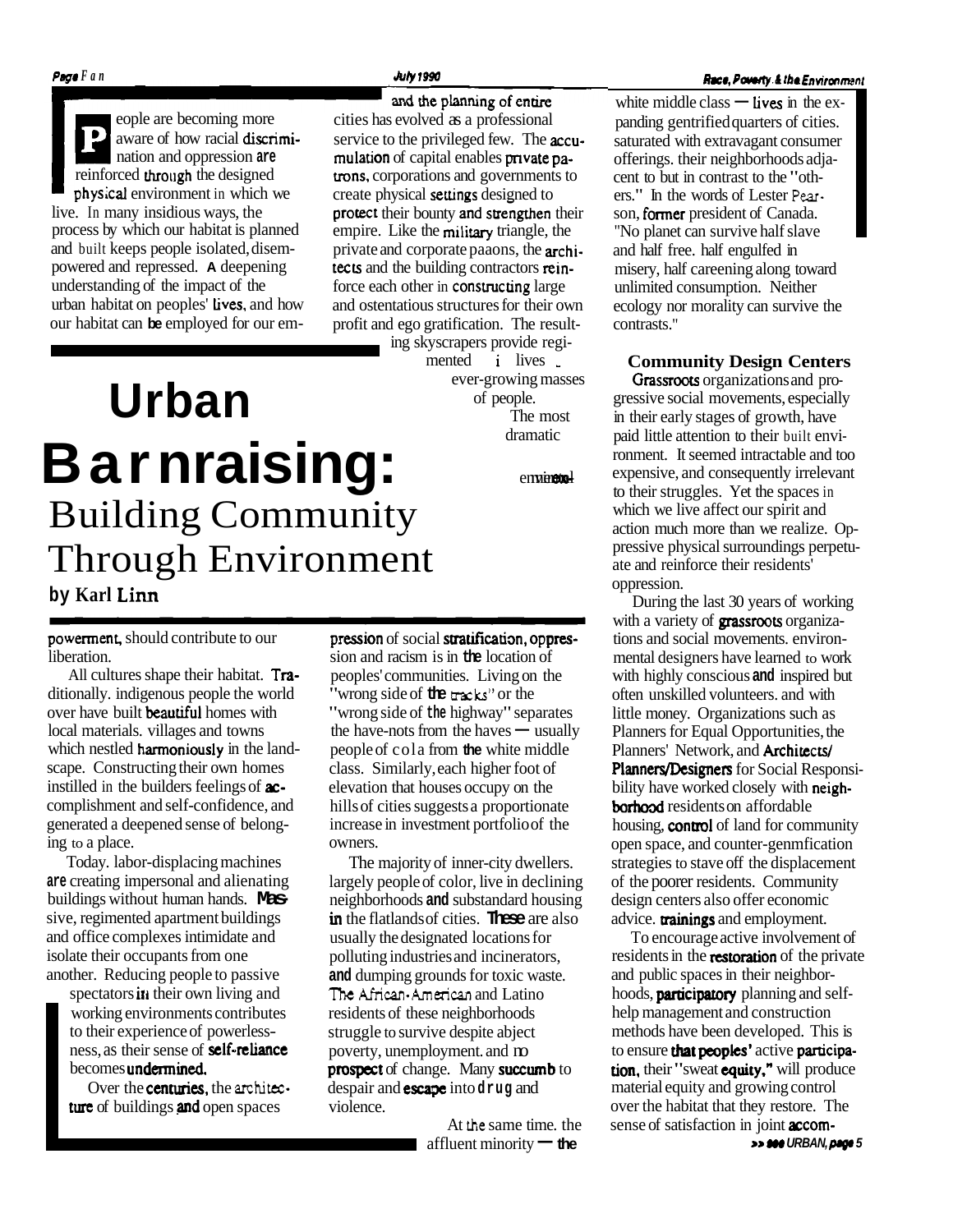ties is a necessity if the movement is to suc-<br>ceed. This means accepting the fact that other people have regiminate environmental, social and meetings. You can bet that industry will be there.<br>and economic priorities that may differ from **and meetings.** You can bet that industry will be there.<br>**SEVEN** Establish to and economic priorities that may differ from<br>those articulated by the environmental establish-<br>ment - and realizing that political relationships mation on issues of interest to urban and low-income

**TWO.** Aggressively recruit minority profession-<br>als, preferably people with close relationships to a discription and permetiscal segments of bilish assessively minority organizations. No other efforts can

**ONE.** Recognize that building bridges to minori-<br>ties is a necessity if the movement is to suc-<br>and historically black colleges and universities.

the fact that Other SIX. Establish a presence at minority-group conventions people have legitimate environmental, social

are a two-way street. Don't take anyone's<br>support for granted.<br>support for granted.<br>and so on.<br>and so on.

advertising and promotional campaigns. Publicly commit-

# **Blacks and Greens**

**What can the environmental movement do to reach out to minorities? Here are ten recommendations** ...

succeed without this step.

**THREE.** Stress the jobs-creation aspect of environmental programs. Make sure all environmental legislation includes generous provisions for retraining **and/or** relocating workers who may lose their jobs due to new regulations.

**FOUR.** Ensure that minorities get their fair share of jobs and business opportunities created by recycling and other environmental reforms. Incorporate affirmative-action and minority-setaside goals into new rules and regulations.

**FIVE.** Offer paid internships or fellowships to low-income students. Unlike their more well-todo counterparts, few can afford the luxury of volto spending as much on saving children as on saving whales or rainforests.

**NINE.** Offer some of the movement's considerable lobbying and political clout in support of minority issues, such as affirmative **action** and sanctions against South Africa. This may make some environmentalists uncomfortable, but both justice and political give-and-take demand it.

**TEN.** Share the movement's growing financial resources with emerging minority environmental organizations.<br> **- Paul Ruffins** 

This article originally appeared in the March/April 1990 New Age **Journal, and is reprinted with the** permission **of the author.** 

#### ++ **tram** *URBAN, pqe lour*

plishment of tangible restoration work is **an** empowering experience. contributing to the growing solidarity and community among the participants.

For neighborhood *grassoots*  organizations to tackle restoration projects effectively requires a **realistic** assessment of available human and physical resources. Small improvements  $\equiv$  for example, the clearing of a vacant lot to build a neighborhood commons consisting of a community garden. a sitting area and a playground  $$ bring people together to improve **the**  quality of their daily lives. Restoration of community open spaces is **also** 

relatively **easy** to accomplish, preparing people to tackle more demanding efforts such as the **restoration** of **buildings**. To begin with, people could **also** paint murals **on** the bleak surfaces of neighborhood buildings, murals **depicting** their struggles and aspirations. **People** could also paint over **the** billboards which tower over **urban** neighborhoods, ruthlessly exploiting peoples' vulnerabilities with **advertisements** for liquor and **ciganues.** The Rev. Calvin **Butts,** who **ran**  such an effort in Harlem, says, 'T started this campaign **because** alcohol and tobacco are the leading killers of people in this community."

Community-based restoration

workshop centers could also be set up. **and** accumulate tools and equipment. **These** centers could conduct research **and** development in creative recycling of salvage and surplus building materials, to produce marketable products which would strengthen the economic viability of the organization. The centers could also **serve** as training grounds far neighborhood residents and young **people.** In time, these workshops would **be** magnets of creative work. social hubs of inspiration and communication.

## **Urban Bunraising**

Despite the evolution of human \*\* **see** *URBAN, pqe 11*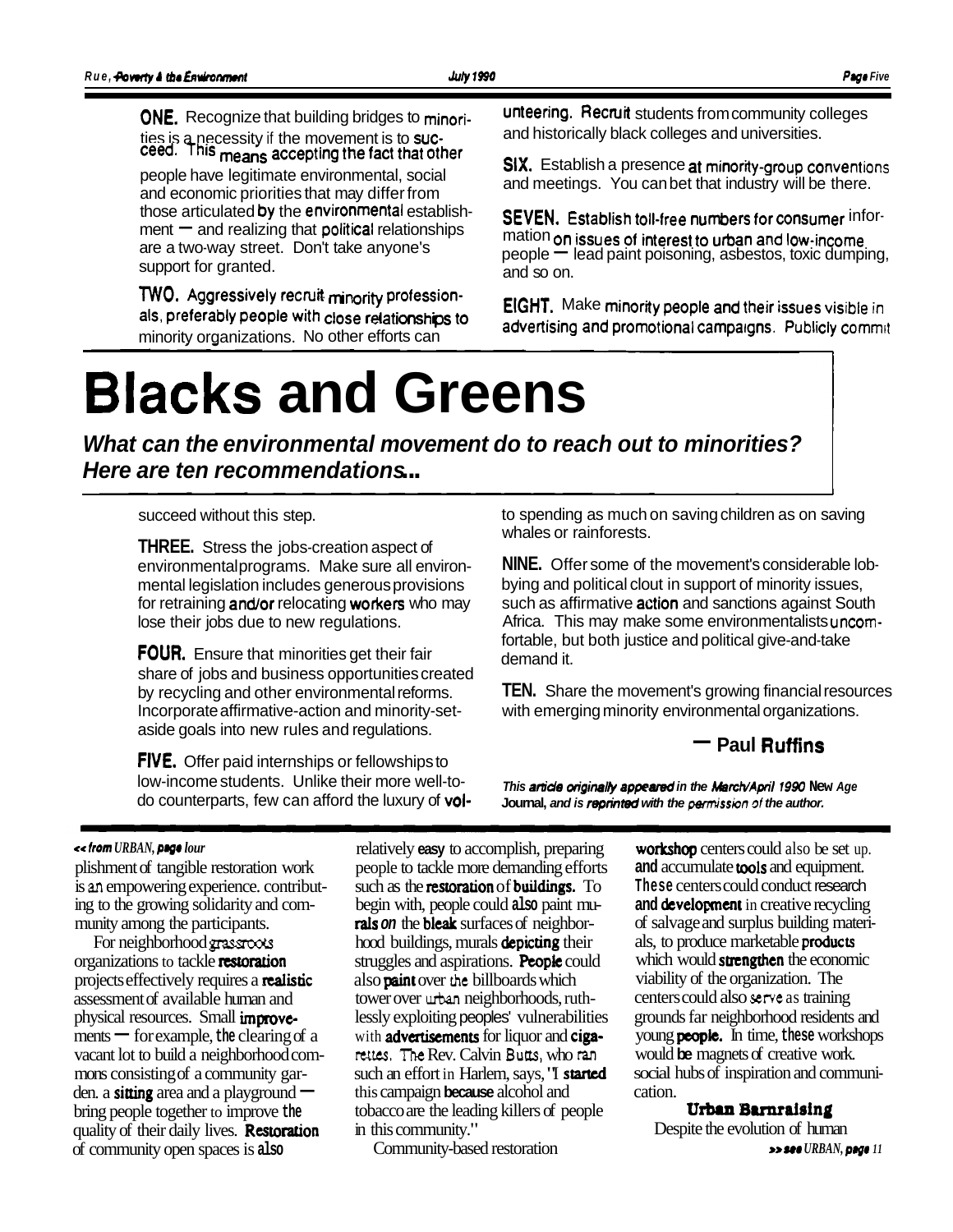# Page Six<br> **REPORTBACK.**

Forum on the Siting of Toxic Activities in Poor Communities and Communities of Color. Boalt Hall. LC-Berkeley. April **17.** 1990.

## **Fighting LULUs: Effective Community Organizing**

The siting of toxic activities in poor communities and communities of color was the focus of a symposium held in April at the University of California's law school in Berkeley and organized by the Committee on Race. Poverty and Environmental Justice. More than 300 community activists, environmentalists and students participated in the conference and considered the links between the environment. human rights. poverty law. and community development.

The problem is clear. Polluting industries. toxic waste dumps and incinerators. freeways, pipelines, and prisons are disproportionately sited in low-income and minority communities. Robert Bullard. a sociologist at the University of California at Riverside. noted that the pattern of siting of municipal landfills and other "LULUs" (locally unwanted land uses) is not random: "LULUs happen to **be** where poor people and people of color live." Bullard noted that in Houston, more than 75 percent of the municipal landfills were located in predominantly Black communities, although **the** city's population is only 25 percent Black. Houston's pattern of siting waste facilities is not unique among cities in this country.

The success of affluent white communities in fending off noxious facilities **has** often driven these facilities into poor and minority communities which **are** unable **to** offer strong and organized resistance to polluters and policymakers. According to Bullard, "a direct result of NIMBY ('Not in My Back Yard") is PIBBY ("Place in Blacks' Back Yard")."

Both Bullard and David Hahn-Baker, of the National Wildlife Federa-

tion, criticized the traditional environmental groups for paying scant attention to the quality of life in poor communities and emphasized that environmental justice and social justice **are mcxaica**bly linked. "Our definition of 'environmental issue' must be broadened from birds and bunnies, or even toxic waste, to the issues of low income housing and health care," urged Hahn-Baker. Moreover, environmentalists have a responsibility to protect low income and minority peoples. who are the most environmentally -stressed sectors of our species. and help them "develop a habitat where they can grow and propagate."

The symposium emphasized solutions to the problem of siting of toxic facilities in minority communities. Community organizations and environmental groups can build effective coalitions to press for improvements in health. housing, and environmental quality in poor communities. As communiues become more organized and empowered, they will **better** defend themselves against abuse by polluters.

One positive example was described by Sheila Cannon, organizer of Concerned Citizens of South-Central Los Angeles. Cannon's group forged a successful, **broad-based** coalition which stopped **the** City of Los Angeles from building a large garbage incinerator (LANCER I) in that predominantly African-American neighborhood. Cannon **and** Concerned Citizens emphasized to numerous groups throughout the **Los** Angeles basin that "if they're going to put an incinerator in our neighborhood, they'll put one in yours. So, if you don't help us, you're going to get one, **too."** 

The East San Francisco Bay city of Richmond offers another example of grassroots organizing against toxic facilities. In that city, over 350 industrial facilities store or release into the environment more **than** 200 hazardous chemicals, according to Michael **Belliveau** of Citizens for a **Better** Environment (CBE). Richmond's

plants annually emit about 800,000 pounds of toxics into the atmosphere and produce 179.000 tons of hazardous waste.

The low income African-Amencan and Latino residents closest to these facilities have countered the toxic onslaught by forming the West County Toxics Coalition. The Coalition's goal. according to its lead organizer Henry Clark. is not to close down the local industries, but, rather, to reduce their toxics emissions. monitor air and water quality, **assess** public health risks, and establish community warning systems. The Toxics Coalition and CBE have challenged one of the community's largest plants, the Chevron Chemical Co.. in numerous legal and direct actions.

Both the South-Central Los Angeles and Richmond **cases** demonstrate how grassroots organizations can empower communities of color and successfully prevent or reduce toxic activities. Moreover. they exemplify the intersection of environmental law, human rights law, and **poverty** law. Joel Reynolds, an attorney with the **Natural Resources** Defense Council in Los Angeles, stressed that environmental law can serve **grassoots** organizations working to prevent the siting of hazardous facilities in low-income communities. In Reynolds' experience, success has resulted when a **strong** community organization focuses on a discrete project. The group must have resources **and** stamina. **and** be able to obrain and translate technically complex information.

The overriding theme of the conference was that we ail must recognize our common interests. Environmental groups abdicate their responsibility and lose **credibility** by ignoring issues concerning people of color. Low income **and** minority communities on the front lines of the **struggle** to protect their environments from toxic facilities also need **the** scientific and legal expertise of **the** national environmental groups. -- *Daniel* **Suman**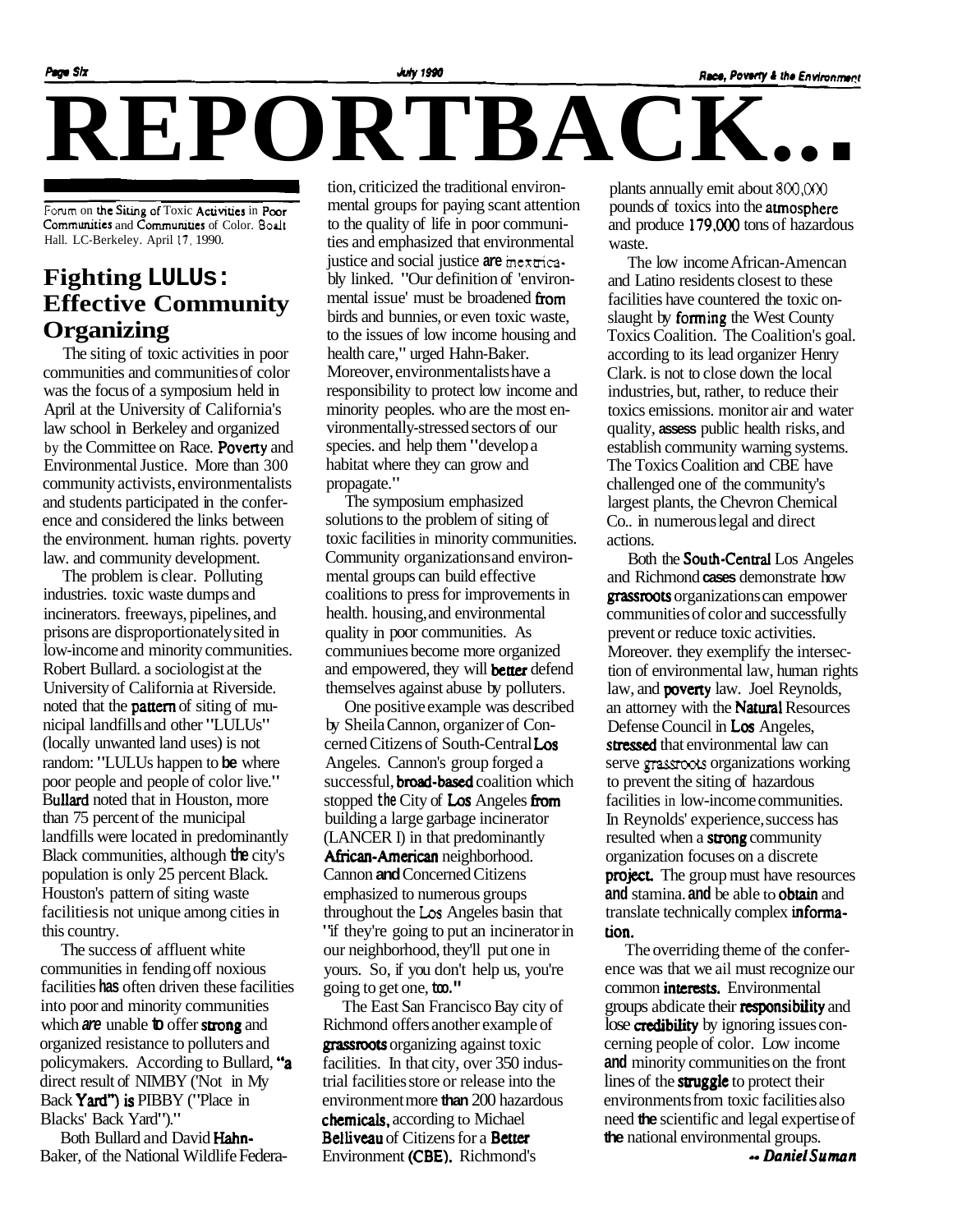**"Environmental Racism: Policy Decisions that Impact Disenfranchised Communiues." panel at rhe California Coalition for rhe Future of Public Health Conference. Los Angdes. Apnl 25. 1990.** 

## **Public Health and Environmental Racism**

At the California Coalition for the Future of Public Health (CCFPH) Conference in Los Angeles on April 25, 1990, the Health Promotion **track**  sponsored a panel on "Environmental Racism: Policy Decisions that Impact Disenfranchised Communities." The session was held to examine the

Michel Gelobter, Director of Environmental Quality for New York City.

Assemblywoman Roybal-Allard pointed out that since "the environment" means many different things to different people, environmental problems cannot **be** solved unless anitudes change to include everyone in the policy-making process regardless of economic, social or racial status. She noted that strong **grassroots** movements in communities of color are achieving a political base to counter policy decisions that permit the dumping of toxics in such communities. As a state legislator. Roybal-Allard has taken an active role in addressing the environmental concerns/problems confronted

*Since "the environment" means many different things to different people, environmental problems cannot be solved unless attitudes change to include everyone in the policy-making process.* 

consequences of public policy decisions which too often ignore, and have historically overlooked, the environmental health problems affecting people of color and other disenfranchised groups.

Low-income people, rural residents, people of color and poor white commu-Low-income people, rural residents<br>people of color and poor white commi-<br>nities — **people** who live in **economi**cally deprived areas with low land costs nthe s — **people** who live in **economi-**<br>cally deprived areas with low land costs<br>and who have little political clout —  $\Delta \tau$ frequently targeted by **polluters**. The session touched on this and many other issues using political. epidemiological and theoretical frameworks. Panel **presenters** included Assemblywoman Lucille Roybal-Allard, **53rd** District in Los Angeles. Wendel Brunner. Director of Health, Contra Costa County (California) Health Services Department, and

by her constituents. a large majority of whom are people of color.

Dr. Brunner **used** the **case** study of Contra Costa County to elaborate on the many different dimensions of environmental problems which contribute **to**  environmental racism. He **pointed out** that economics in addition to race plays a critical role in such selections. He proposed **the** development of policies which guarantee a **fairer process** for the distribution of hazardous waste sites within the state/county.

**Gelobter** laid out a theoretical framework for examining environmental **racism** and areas for consideration when developing policy. He ,sought to prevent discrimination through closer analysis of those factors put in place whereby people of color

and other disenfranchised groups have to unfairly pay the price. He discussed the composition of the environmental movement, highlighting the need for greater diversity and for strategies which are inclusive of non-mainstream communities.

The session was an attempt to increase the awareness among public health professionals of the concerns of people of color and other disenfranchised communities as they combat critical environmental problems. **In**  defining California's public health agenda for the 1990s, public health professionals can play an important and active role in shifting strategies and consciousness to respond more appropriately to the environmental health needs of people of color and other disenfranchised groups. This means accepting the fact that these other communities have legitimate environmental, social. health and economic priorities that may differ from the traditional approaches of the public health profession.

-- **Magdalcna** *A vila,* **MPH, MS W** 

**The Grassroots Toxics Movement," panel at the National Lwyeo Guild Ccnventian, Austin.** TX. **Junc 2,19QO.** 

## **Pollution Prevention**  & **Grassroots Act ivisrn**

At the recent National Lawyers Guild annual conference in Austin, Texas. over 300 lawyers, legal workers, and law students filled the main meeting **room** to **listen** to the Plenary Discussion, 'The **Grassroors** Toxics Movement" **The** tone was set early on by Barry Commoner, who argued that solutions to environmental problems **quire** structural refozm of society and **arc** integrally linked **to** the struggles for economic and social justice. A related theme was articulated by all the panelists: a new **source** of thinking **BS 800 GRASSROOTS, page 8**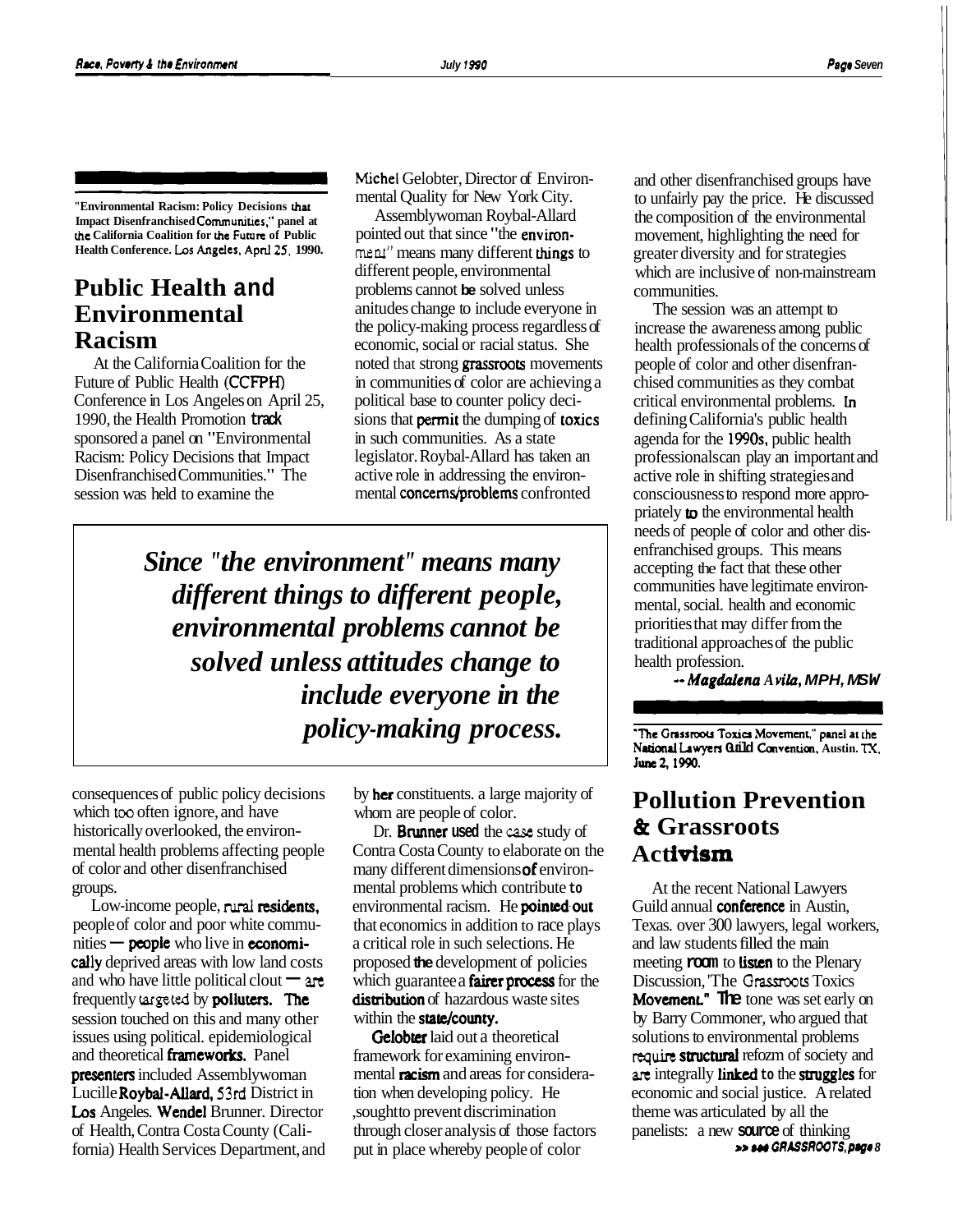### Page Eight

#### **cc from GRASSROOTS, prgr 7**

about tactics and long range vision for the environmental movement comes from the grassroots, from working people, people of color and women who are defending themselves from environmental poisons in their neighborhoods and in their workplaces.

Commoner began the discussion by telling people what most already knew: the massive governmental effort to clean up the environment, begun in the 1970s. has largely failed. The level of most pollutants in the air and water has either remained the same or increased in the last 20 years. To figure out why the effort failed, Commoner urged people to look at the handful of pollutants which have been reduced. agents like lead, DDT, PCBs and Strontium 90 - pollutants where the government did not cry to control the facilities which produced them. but rather eliminated them from the environment altogether.

A simple principle emerges, says Commoner: "If you don't put something into the environment, its not there." Underlying this simple concept is the distinction between **control** and **prevention** of environmental poisons. Twenty years of environmental regulation has shown that controlling the level of pollutants in the environment does not work. A control **strategy** also has deleterious implications for poor people. Controlling pollutants means establishing standards of "acceptable" levels of **the** pollutants. Regulators go about this by balancing the benefits of the toxin with the costs in terms of human lives. Because **the** cost-benefit analysis is a quantitative process, the analyst must convert human lives into dollars. This means that people with little earning power **are** valued **less, and**  the cost-benefit balance is weighted against them. "That's one reason," says Commoner, "why toxic waste incinerators **are** put in poor neighborhoods, and why pollution as a whole **has** a **dispm**  portionate impact on poor people."

A prevention **strategy**, on the other hand, means changing the production process to eliminate the pollutant entirely. This entails, for example, burning less fossil fuels for energy **pro**duction, using fewer chemicals in

agricultural production, and developing non-polluting modes of transportation. A technological **transformation** of this magnitude, says Commoner, requires that the production process itself become more democratic and accountable **to** popular control. The reason for this is simple. The decisions to create pollution generating technologies (gas guzzling cars. chemically intensive food production, etc.) have been made privately, with one criteria in mind:

maximizing profits. Putting human needs before corporate profits is a tall order. But, **as**  the other panelists reminded the audience, it is a principle around which grass roots environmental activists have been organizing for years.

John O'Connor. director of the National Toxics Campaign, provided a concrete example of how environmental activists **are**  focusing on **the** production process in an effort to change the power relations between corporations and neighboring communities. Around the country, local groups **are**  engaged in **"Good**  Neighbor Campaigns,"

an attempt to exercise local control by negotiating with the local corporations to get them to prevent pollution at its source, even if **that** means going beyond what the law requires. Obviously this **requires** a large dose of community organizing to build the political leverage necessary to persuade corporations **to** alter their production processes. One of the more successful examples of this strategy, according to O'Connor, is in Richmond. California, where the West County Toxics Coalition is **currently** at **the** bargaining table with Chevron urging them **to** reduce their release of poisons into **the** air and the **San Fran** cisco Bay.

Rebecca Harrington and **Mandy** 

#### **Race, Poverty & the Environment**

Hawes reminded the group that any environmental movement worth its salt must recognize that environmental poisons in the workplace cause tens of thousands of deaths each year and conmousands of deaths each year and<br>stitute one of the largest "environ-<br>mental" problems we face. Harrir<br>a longtime United Farm Workers<br>(UFW) organizer in Texas, pointed<br>that Alar was banned as soon as m mental" problems we face. Harrington, a longtime United **Farm** Workers (UFW) organizer in Texas, pointed out that Alar was banned as soon as middleclass consumers realized its adverse health effects. Why, she wondered

*A longtime United Farm Workers organizer pointed out that Alar was banned as soon as middle-class consumers realized its adverse health effects. Why, she wondered aloud, have those same people been so indifferent to the plight of farmworkers who are daily*  $exposed$  *directly to hundreds of chemicals far more dangerous than Alar?* 

> aloud. have those same people been so indifferent to the plight of farmworkers who **are** daily exposed directly to **hundreds** of chemicals far more dangerous than Alar? Harrington emphasized the point made by **all** the panelists: that people with direct exposure to toxics often have a more sophisticated understanding of environmental hazards than do professional regulators analyzing the problem from far away. The first table-grape boycott of **1965,** for example, had **as** a key demand the total elimination of DDT, a pesticide that the federal government did not fully ban until **1973.**

Transforming the production process **BBB BM GRASSROOTS**, page 10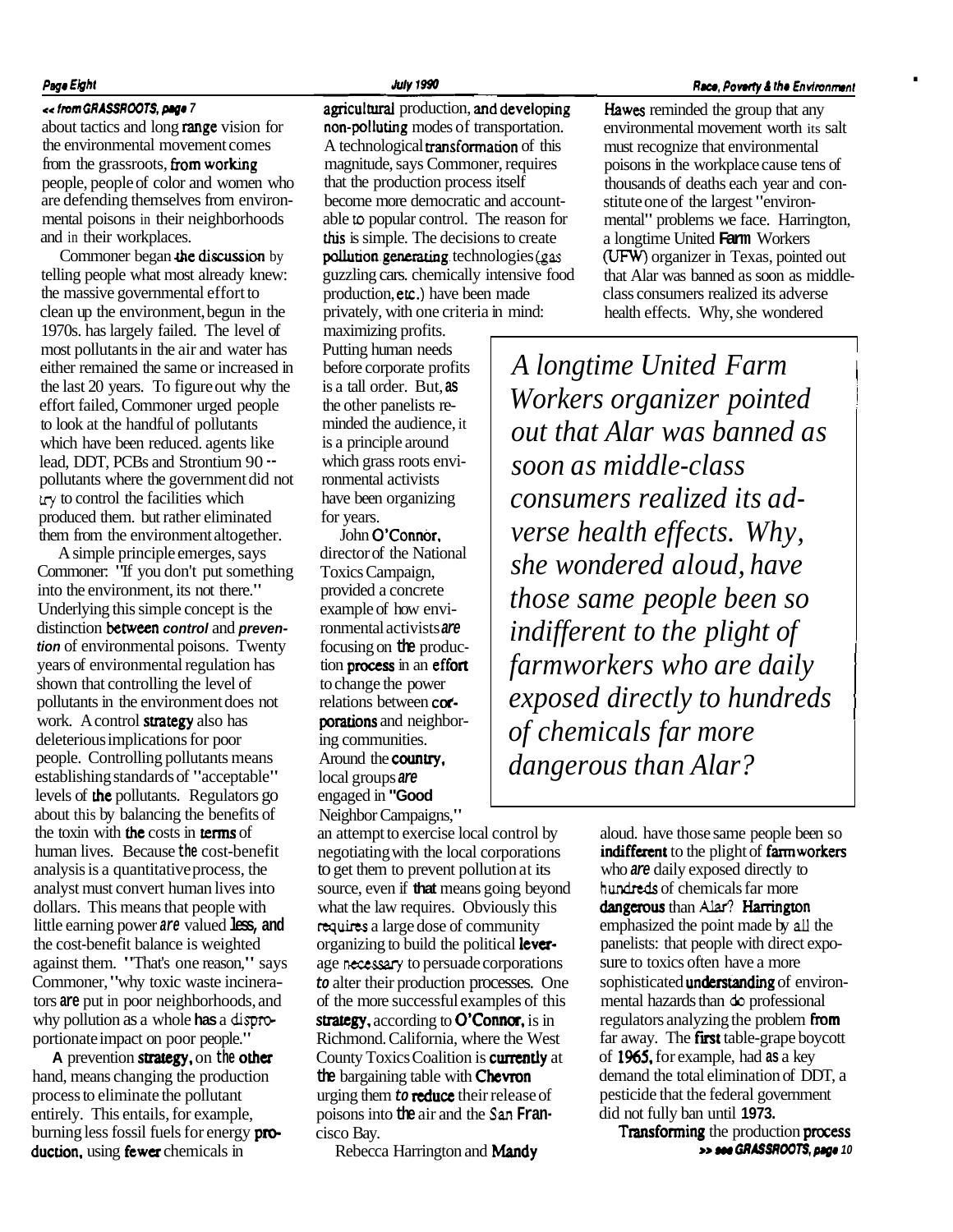# **Resources**

## **Articles** & **Reports of Interest**

Charles Cole. "Triple Jeopardy: Race, Poverty and Toxic Waste." **Response** (April 1990), **p.** 26-27. Describes toxics problems and incidents in El **Paso. TX,** and Juarez. Mexico.

**Hazardous Wasre Sites and the Rural Poor: A Preliminary hsess**ment, a new report of Clean Sites, the industry-funded group set up by William Reilly to monitor Superfund sites, **Finds** that Superfund sites in poor, rural counties are being cleaned up **as** fast **as** any other Superfund sites. We're skeptical of this report but thought you'd like to know about it  $\cdot$  let us know what you think. Contact: Clean Sites. 1199 North Fairfax St., Alexandria. VA 22314. 703/683-8522. The report is S8.

Michael Karnbler, "Signs of Lie. Signs of Death." **<sup>Z</sup>Magazine**  (May 1990). **An** essay about community activism against tobacco and alcohol billboards in the South Bronx and Harlem.

Eric Mann. "Environmentalism and the Corporate Climate: Ecology and Social Meaning." Tikkun Magazine (March/April 1990).

Reprint available from Labor/Community Strategy Center. 6454 Van Nuys Blvd. Suite 150. Van Nuys. CA 91401. 818/781-9922.

Richard Moore and **Arnoldo** Garcia, "Environmental Inequities." Crossroads (June 1990). An interview with Richard Moore about grassroots organizing in communities of color. See **also**  Crossroads, below.

Mtangulizi Sanyika **Communities at Rirk Regional Tramportation Issues in the Bay Area: The Concerns of Commruririrs of Color and** Low

Income Neighborhoods, and Pricing Strategies and the Transporta*tion Needs of Marginal Communities.* Two reports of the National Economic Development Law Center. 1950 Addison Street. Suite 200, Berkeley. CA 94704. 415/548-2600.

Neil Seldman. "Social Justice **and** Solid Waste Mmagement," **The Egg, A Journal of Eco-Justice. Vol. 9.** No.2 **Reprinted** by the **Insti**tute for **Local** Self Reliance. 2425 18th Street **NW.** Washington, D.C. 20009. 202/232-4108.

"Uranium Enrichment **Plant Battle is First** of Second Nuclear Generation," a **pamphlet an** the proposed siting of nuclear **plant** in the center of a poor. African-Americm **community in** Claiboume **Parish,**  Louisiana. Available from Nuclear Information Resource Service, 1424 16th Street, NW, Suite 601. Washington, DC 20036. 202/328-0002.

# **Cultural Arts**

15 Ecology Songsfor the Whole Family. A fun and educational tape by Candy Forest Nancy Schimmel and the Singing Rainbows Youth Ensemble. with Laurie Lewis and Rosie Radiator. Available for \$10 from Sisters Choice. 1450 Sixth Street, Berkeley, CA 94710.

# **Newslett ers/Magazines**

**The African Farmer. Dedicated** to the continent's small scale farmers. this publication honors the promise and possibility embodied by the tens of millions of women and men who **il** the soil and produce the food of Africa. Available through the Hunger Project 1398 Sutter Street, San Francisco, CA 94109.

**Capitalism, Nature and Socialism.** International. theoretical and and political journal of socialist ecology  $-$  including ecological Marxism and feminism. **S5/issue.** P.O. Box 8467. Santa Cruz, CA 95061.

**Crossroads: Contemporary Political Analysis** & **Left Dialogue.**  Published "to promote a candid appraisal of new realities: to foster dialogue on the **U.S. left;** to **push** forward the **development** of effective suategies for progressive **and** socialist activism." Pilot issue (June 1990) includes an interview with Richard Moore called "Environmental Inequities." S24/year, 11 issues. P.O. Box 2809, Oakland. CA 94609.

**Global Pesticide Monitor.** Published **by** the Pesticide Action Network. North American Regional Center. the **Moniror** follows national and international pesticide news. Contact: Monica Moore. PAN. 965 Mission Street. #514, San Francisco. CA 94103.

# **Upcoming Events...**

**Women of Color at the Center: 3rd National Conference on Women of Color and the Law, October 6-7.1990, at Stanford Law School. Speakers will be legal and non-legal**  scholars and **practitioners** who place women of color at the **center. in theory and practice. Info: Women of Color Conference, Stanford Law School, Stanford, CA 94305,4151723-8014.** 

**,'Jew Solutions: A Journal of Environmental nnd Occupatio~l Heaith Policy,** is **an**  exciting new magazine published by the Oil.

Chanical and Atomic Workers International Union that makes the link between the environmental movement **and** the union movement. \$20/year, 4 issues. P.O. Box 2812. Denver. CO 80201.

**Reconnruction, a** new **journal** of opinion that **"is** particularly **concerned** with providing a **forum** for uninhibited commentary on African-American politics. society and culture." \$25/year. 4 issues. 1563 Massachusetts Avenue. Cambridge, MA 02138.

**Silicon Valley Toxus News, a publication** of the Silicon Valley Toxics Coalition. News from the fight **against toxics** in the microelectronics and high-tech **industries**, including successful local campaigns for groundbreaking ordinances. \$20/year, 4 issues. Contact: Ted Smith, SVTC. 760 North First Street, San Jose, CA 95112. 415/287-6707.

**Working Notes On Community Right to Know.** A newsletter for individuals and **organizations interested** in combating toxic pollution. Published by the Working Group, a coalition of more than a dozen national environmental and public interest groups. Contact: Paul Oran, US PIRG, 215 Pennsylvania Avenue. SE. Washington DC 20003. 202/546-9707.

*<u>xx 800 RESOURCES, page 17</u>*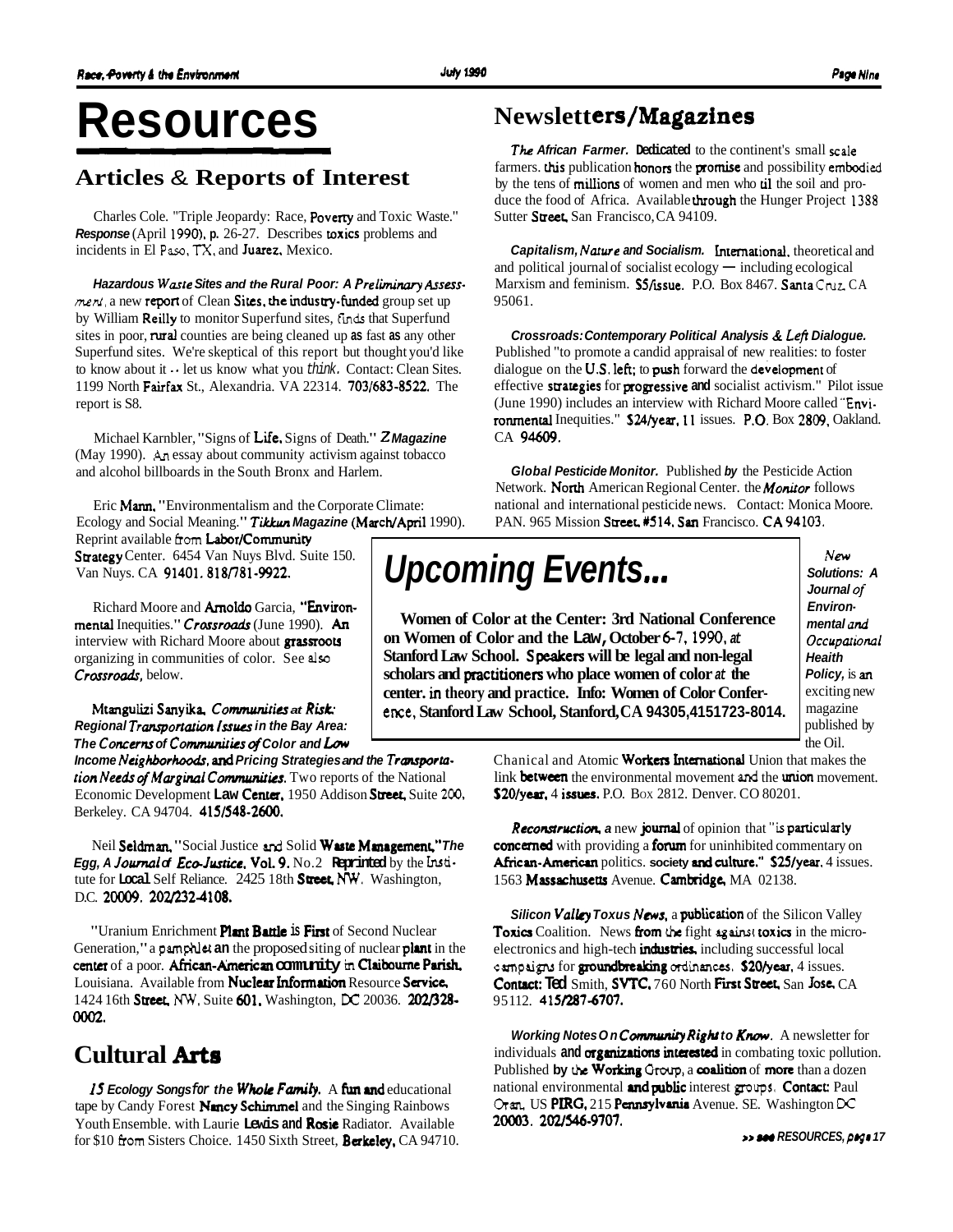#### **Page Ton**

#### << **lrom GRASSROOTS, pqo** *8*

to prevent pollution also requires **that**  environmentalists fashion conversion strategies so that working people do not lose their jobs, according to Mandy Hawes. Hawes, a workers' compensation attorney from the Silicon Valley, has spent the last **15** years working with assembty line workers in **the** micreelectronics industry who are exposed to a host of toxics in their workplaces. Hawes called for the creation of a Superfund for workers, to retrain workers displaced from pollutiongenerating technologies and to pay for medical help for workers "on the front line." Hawes sees a natural alliance between labor and environmental activists, but warned the audience that for this coalition to come to fruition, environmentalists must sensitively address the needs and concerns of working people. Cynthia Hamilton, a professor of

Pan-African Studies at Cal State-Los Angeles, spoke of the **labor-environ**mental coalition that emerged in South-Central Los Angeles to oppose the proposed LANCER Solid Waste Incinerator (see Vol. I, No. **1** of Race,

**Poverty** & *the*  **Environment).**  The people of color with whom she worked saw the proposed incin erator not merely as an "environmental" problem, but as yet another disruptive development issue that would displace people,

add few jobs to the community. and cause environmental **harm.** A coalition between workers and environmentalists, however, is only as good as **the** solutions which **arc** proposed. Hamilton agreed with Commoner in warning people not **to** be seduced by consumer strategies **to** end pollution or toxic waste. **"Look** to the corporate source of pollution," says Hamilton, "the production process itself is where we need **to** 

. **JrdV 1996** 

put the blame."

Hamilton argued that people of color, organizing in their communities, are **making** a lasting contribution to the environmental movement: They are changing the movement's language from one of pollution control and regulation to one of justice and economic **development**; they are **changing** the movement's focus from animals and pristineenvironments to urban areas and disenfranchised communities; and they are changing the structure of the environmental movement itself, from a top-down, centralized organization run by experts and professionals to a loosely structured, grassroots organization, **run** by ordinary people and democratically accountable to its constituents.

This last point has always been a credo for grassroots organizers. All the panelists agreed that because the dominant **forms** of hierarchy and oppression are so ingrained within us, the struggle to combat them must **be**  taken quite seriously. Put simply, the environmental movement itself must reflect the kind of change envisioned for society as a whole. At its best, the

*People of color, organizing in their communities, are making a lasting contribution to the environmental movement: They are changing the movement's language from one of pollution control and regulation to one of justice.* 

> movement should **be** multi-racial. democratic and lead by people with direct experience of environmental degradation. **As** became clear **after**  more than two hours of discussion at the **NLG** conference, the grassroots toxics movement is embodying **these** principles. The movement reminds **us** that. as **with** virtually **all** pressing social problems, long-lasting solutions require coalition building. uncovering the

#### **Race, Poverty 6 the Environment**

structural roots of the problem, and creating democratic structures to control corporate power.

- *Brian* **Bloom** 

Meeting of the Coordinating Council, Southwest Network for Environmental & Economic Justice, June 8-9, Albuquerque, NM.

## **Network Plans Future Actions**

Coming back together for the first time since forming in April, the coordinating council of the Southwest Network for Environmental & Economic Justice met in Albuquerque, **NM,**  in early June.

The council had two special guests from Washington, **DC, Art** Ray and Alex Varela, both attorneys for the US Environmental Protection Agency. Ray and Varela **talked** about EPA sitting on toxic waste dumps in communities composed of people of color, the lack of staffing and resources for departments affecting people of color (farmworkers and pesticide poisonings, for example), and how EPA hiring practices exclude people of cola.

> The council then discussed strategies with **Art** and Alex. The need for a training and action institute which would focus on the **training** needs of communities of people of color was **flied** by **the** group. Such an institute could provide **training** in neighborhoods near contamination sites. We must have our own experts on economic and environmental justice that

will be a tool **and** resource for communities of color.

Some of **the** options we discussed include filing fa Endangered Species status  $\cdot\cdot$  one Endangered **Species** petition might be for an indigenous **population** being impacted by a **known** and well-documented toxin, like a Native **American** community facing radioactivity from uranium mining. >\* **om NFTWORK, prgr 11**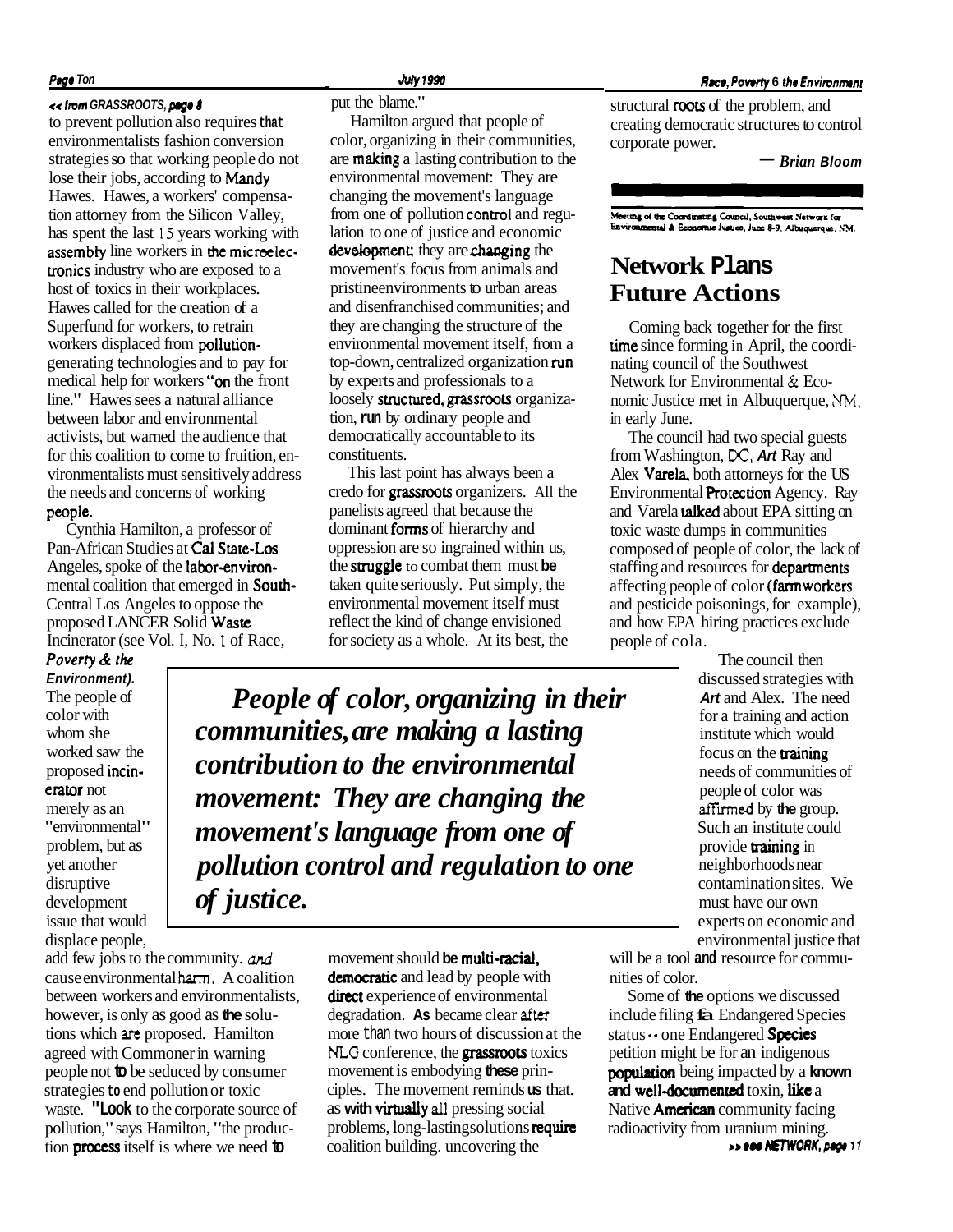#### **Race, Poverty & tho Environment July 1990**

#### **ee Irom NETWORK, page 10 <b>Cancel Angeles** Center, Los Angeles

the Southwest have right to speak Out I **Setion de Guadalupe. Villanueva**  Another strategy is holding hearings in locations that are threatened by toxics. This is to give a voice to people in affected communities. and **bring pub**licity to their issues. Whether they speak Spanish or English, residents in and **be** heard. A tour with children from communities affected by toxics was also discussed. Manuel Vasquez of the Maricopa County Organizing Project informed the group that a special U.N. observer would be in the country **soon**  to document instances of Human Rights violations in the U.S., and poisoning of our communities could **be** documented.

Richard Moore of the Southwest Organizing Project gave an update on the letter sent in February to the "Group of 10" national environmental organizations. We have had responses from the National Wildlife Federation, Sierra Club. Sierra Club Legal Defense Fund, Audubon Society. Wilderness Society, Friends of the **Earth/Environmental** Policy Institute, Ocean Society, Natural Resources Defense Council and the Izaak Walton League. Although **all**  agreed on the need for dialogue, the tone of the responses varied. One of our issues with the Group of 10 is **the**  lack of people of color **on** the boards of our issues with the Group of 10 is the<br>lack of people of color **on the** boards of<br>directors  $-$  we want minorities on the Boards, but not simply as tokens. The environment is not a white, black. brown or Indian issue  $-$  it affects us **all.** 

We are in the planning stages of **the**  Regional Activist Dialogue I1 for September. We continue to move forward with our local struggles. and to develop a strong regional network which will demand **eco-justice** far our<br>
communities. **-** *Marta R. Salinas* communities.

The Coordinating Council of the Southwest Network for **Environmental & Economic Justice is made up of:** 

 $Richard Moore, South West Organizationg Project$ 

Arizona: R a e Augustine, Tucsonians for a Clean **Environment**, Tucson Juma **Lopez** 

- **Manuel Vasquez**, Maricopa Co. Organizing Project, Phoenix
- *Cok'fmia:* **Hmy Quk, West Caunty Toxia**  Coalition
- Cynthia Hamilton, Labor/Community Strategy

- **~~w~~e~~~~~dTofic, cmlition Cobmdo: .Mike Maes. Xeighbon for a Toms**
- **Frce Community. Denver**  Lorraine Granado
- **Nevd: Odessa Ramirez, Rural Alliance for Military Accountability, Carson City**
- **New Merico: Father** Bdl **Sanchez. Nuesua**
- **Sylvia Ledesma**
- Oklahoma: Vicki McCullough, Native Americans for a Clean Environment. Tahlequa **Marilyn Garcia, National Toxics Campaign,**
- **Oklahoma** City Texas: Ruben Solis, Southwest Public Workers **Union. San Antanio**

**Antonio Diaz** 

**Example** *e* **e** *university, page 1* **on** private profit than on the protection of life.

"We chop down the **trees** to build suburban sprawl. Suburban sprawl eats up fram land on the metropolitan fringe. requires more freeways with attendant congestion, pollution and waste of fossil fuels. In order to pay for this new development -- for new shopping centers. schools, public health and safety services **on** the suburban fringe  $\cdot$ whole neighborhoods, factory buildings. schools, stores and people must be abandoned. These abandoned neighborhoods become the waste dumps of industrial society, places where poor<br>
people and people of color live. To **correct** these patterns. to protect our eighborhoods, to save our precious atural **resources**, new socially-just and ecologically sustainable urban and **people and people of color live. To**<br> **correct** these patterns. to protect our<br> **emploided.** It is also contracted to the priorities are needed.<br> **exploiding people of color and working people**<br> **emust** take a **more** aggr **Imust** take a **more** aggressive role in **making decisions about our shared** urban environment."<br>Earth Island's Urban Habitat

**Program** is a model environmental program linking such concerns of urban multicultural populations for **protection** and restoration of their neigborhoods to protection and **restoration** of the biosphere. Members of **the** Urban Habitat **Program** policy board are Carl Zahid. For more information contact Urban Habitat Program, **Eanh** Island Institute. 300 Broadway, **San** Francisco, CA 94133. 41**5/788-3666.** Anthony, **Ellie Goodwin**, Victor **Lewis**, **Kad Linn,** Arthur **Monroe,** Cordell Reagon, Eleanor Waldon, and **Halima** al

# -- **\*e lm URBAN, me <sup>5</sup>**

habitat-making into a function of elite patronage, building **traditions** which engender cooperative participation and community are still alive. The old American tradition of barnraising, for example, generates cooperative spirit and sense of community. A farmer alone was unable to carry the long. heavy beams necessary for the barn. In order to survive, European settlers had to engage in mutual aid and erect each barn as a cooperative effort. As they worked together, they experienced their interdependence. Though Africans and Native Americans were excluded from these barnraisings, they had their own traditions of barnraising.

Our disintegrating urban habitats with their multitudes of unemployed and homeless people are the new frontiers for restoration and urban barnraising. Restoration efforts should aspire toward environmentally, economically and socially sustainable development at the grassroots level. Urban **barnraisings** can be inspiring, celebratory events, bringing together large numbers of people to work cooperatively.

Affirmation of cultural pluralism at the **grassoots** is beginning to transform the image of urban neighborhoods. Ethnic, lifestyle and religious diversity is becoming impressively visible through large murals, building design, and public open spaces. With the passage of time the colorful richness of human **expression** can imbue the fabric of peoples' habitat with the vibrant **spectrum** of the rainbow.

The rigor and discipline of restoration **work**, and the cooperative spirit that bamraisings engender, promise to **prepare** a **fertile** soil for the growth of community among people, the very roots of democracy.

Karl Linn is a landscape architect, educator and environmental psychologist. He is a founding board member of Architects/Designers/ **Planners for Sociol** *Ruporuibility* **ad serves on the board of the San Francisco League of Urban** *Gordrrun* **(SLUG). Wuh** *Carl Ilryhy,* **ht ic a**  co-founder of Earth Island's Urban Habitat **Program**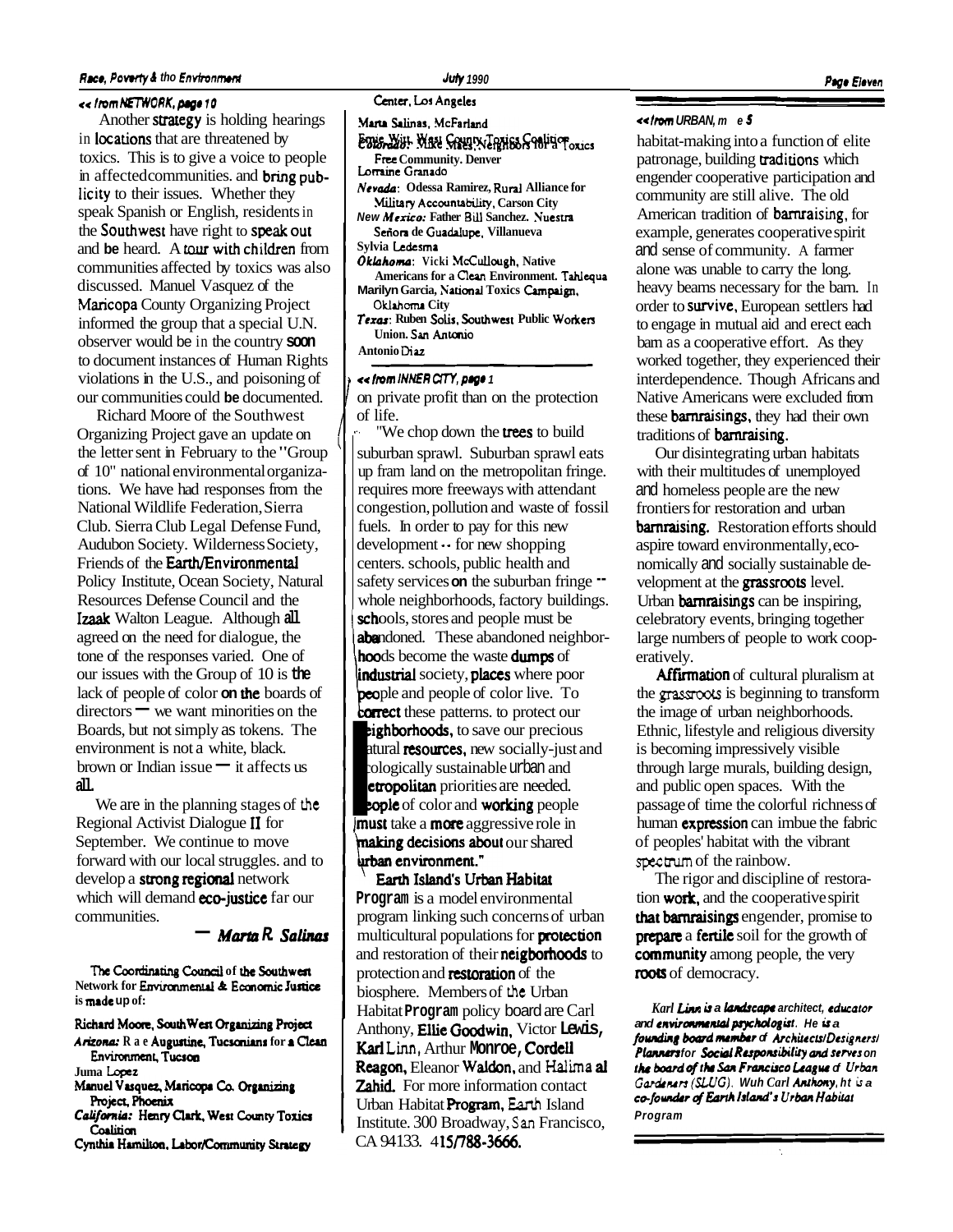tion and devastation in our communities pie. things in a holistic manner. All of the and which has caused the extinction We must all of course join in this issues **are** of course totally related.

will always be enemies. There is no reconciliation between industrial<br>society and people of

polarization puts indigenous people,

and other people of color, in a position to begin to talk about the need for strucrural change of society. Any future solution we look at cannot come from industrial society. It has to come from a much broader context and recognizing that is part of the problem we are facing. The tendency of industrial society is to look to reform the society. not to change or to challenge the structural basis of the problem. There is inherent in industrial society a structural problem.

What we talk about in the **short** term  $-$  and I find this acceptable  $-$  is things like recycling and the greening of the market, but in the long term we must talk about a fundamental change in the way we live. We must learn **to** live in a society that is not based on conquest, but in a society that is based on survival.

Indigenous people, and people of color, have never had **access** to the pie Indigenous people, and people of<br>color, have never had **access** to the pi<br>in this country  $\rightarrow$  we have systemati-<br>alle have density of access to cally been deprived of access to industrial society. Indian peaple **are** the poorest people in this country **(There** is no reason that we should be the poorest people in this country  $\equiv$  we should in fact be the richest people in the country, but the fact is that we have been dispossessed of our resources). But **became** indigenous people **are** the **poorest** people in this country, and **other** people of cola **are poor** as well. because we have never had access **to** the pie, we **are** in a different position, and I think a qualitatively better position. **to** 

**cc fmm RECIPROCITY, pap 1** resist industrial society and to resist the **are** beginning to resist that and look at

of more species in the past 150 years struggle, but for some it will be more than since the Ice  $Age$  – the industrial difficult Privilege in this country is - and which has caused the extinction<br>of more species in the past 150 years struggle, but for some it will be more<br>than since the Ice Age - the industrial difficult Privilege in this country is **Pollution & Blame** 

*We don't just need places where* attention, several things **don't** *just need places where* **b**, nappleming today in North *the toucan and jaguar can live.* society and people of *We need places where* we *can live*.  $\frac{1990}{1990}$  for people in Wisconsin the land. There will the land. There will<br>
never be a reconcili-<br> **Indigenous people are an integral** to be walking around with<br>
to be walking around with<br>
forks and spears with an<br>
forks and spears with an<br>
effigy of an Indian on top of<br>
them ation between them.<br>
This fundamental **part of the ecosystem.**<br>  $\blacksquare$  examples them  $\blacksquare$  that is what is going

> based on skin color. It is also based on sex. It is also based on class. And because of that, it is a bigger struggle for people of lighter pigmentation to resist the society. They have a larger stake than we do.

#### **A Holiatic View**

The tendency in the environmental movement (and the tendency generally) is not to look in a holistic manner at **the**  future, and we need to get away From **that.** We need **to** look at things like cultural diversity and not just biological diversity. We don't just need places in the Amazon where the toucan and the jaguar can live. We need **places** where the Yanomama can live. Where the **Kayapo** can live, where the Ache can live. *All* of those indigenous people **arc**  integral parts of their ecosystem.

We also need places where the Inishinabe can live, where the Yurok can live, where the **Dakota** and the Dene can live. **We are** an integral part of the **ecosystem** just as anything else. Since **1900.** a tenth of **the** forest in the Amazon has disappeared, but **one indigenous nation per year has disappeared** in the Brazilian Amazon. **One**third of all groups  $-$  90 out of 270  $$ have entirely disappeared from **the** Brazilian Amazon. Corporations cannot get to the forest unless they get rid of **the** people.

We need **to** look **at** a broader context of issues **and** we need to relearn how **to**  think. **Industrial** society **teaches** people to **compartmentalize**, and many of us

Extreme beginning to resist that and look in and devastation in our communities in this issues **are** of course totally related.

society and the multiple content of the There are several things indigenous people There are several things indigenous people I'd like to bring to your America that are unacceptable. It is **unacceptable** in  $them$ — that is what is going  $e.$  able.<br>  $l$  to be to be to be forks a effigy<br>  $l$  to be forks a effigy<br>
them on rig<br>  $\overline{\phantom{a}}$  wiscoments on right now in Northern Wisconsin. They call it the

Selma, Alabama of the North. There **are** white people who **are** preaching are while people who are preaching<br>Indian-hating, saying that the Indians<br>are taking **too** many fish off the lakes – they've got bumper stickers on their are taking  $\text{to}$  many fish off the lakes —<br>they've got bumper stickers on their<br>cars that say, "Save a fish — Spear an Indian." And they've got effigies of Indians on spears. This is unacceptable; racism is unacceptable. And we need to understand that the Anishinabe of Northern Wisconsin are not responsible for the decline of the fish in the northem **lakes.** Who is responsible is Potlatch, **Blandon**, and other paper companies which have caused mercury contamination and acidification of the lakes in Northern Wisconsin.

It is unacceptable, even more so, to find public policy that reflects racism in this day and age. It is more and more prevalent in the North. What we **see** in Wisconsin is a governor who continues **to** blame **the** Indians for declining fish populations while at the same time he opens up the North **to** Anaconda and **Kennecou** f a exploitation. The reality is that if indigenous people had control of their land **and natural** resources in Northern Wisconsin, Kennecott and Anaconda would not be **there** pillaging it We **nced** to stand by **the** Indians of Anaconda would not be **there** pillaging<br>it We need to stand by the Indians of<br>Northern Wisconsin — and we need to<br>all underwise the unlating high hattern **all undastand** the relationship between **the** issues of racism and environmental degradation.

It is unacceptable in Minnesota for our people not **to** control their own land. Ninety-four percent of the land on our **www.RECIPROCITY, page 13** 

## **Page Twelve Race, Poverty & the Environment July 191 Conviction Converts Associated Acce, Poverty & the Environment**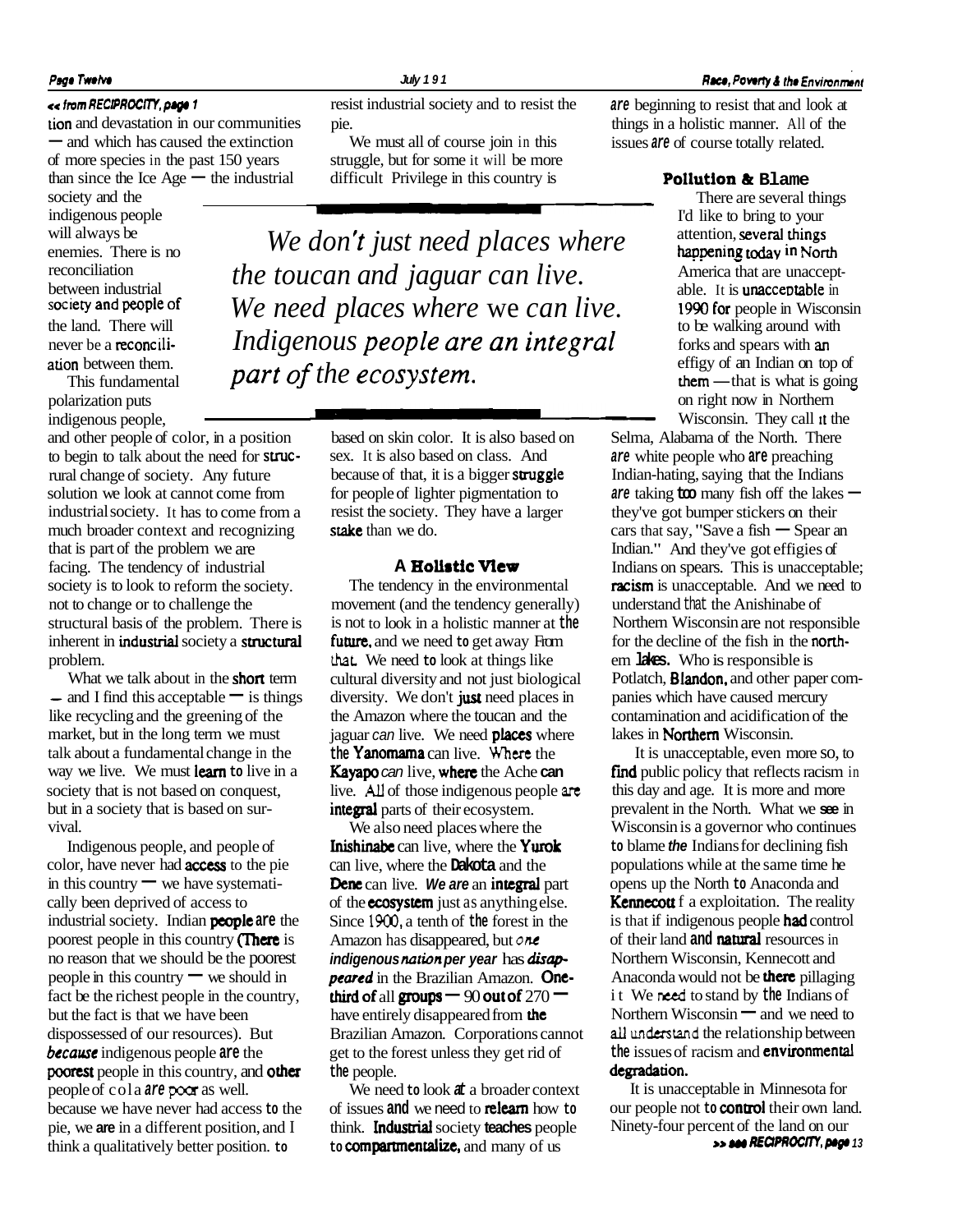#### **Race, Poverty & the Environment**

**ee lrom RECIPROCITY, 12**  reservation in Northern Minnesota is held by non-Indians. We have a great reservation, and we have a great land base (My theory is that the better the land you had, the less of it you have  $today$  - that's the way it works in America). Today, they want to terminate our title to the rest of our land, to go in and clear cut our forests so that they can propose things like a nuclear waste repository for our reservation. **Our** reservation is at the headwaters of the Mississippi. and when the Mississippi leaves our reservation in Northern Minnesota, the water is pretty good. But I won't promise anything by the time it gets down to Minneapolis and you're drinking it in your glasses out there. If we had more control of our natural resources it would be a different situation. We need to begin to understand that.

Just because this society is spiritually religious systems in the

site. Indian people in Oregon and elsewhere do not have a right to **use**  peyote, and our people do not have a right to use different kinds of feathas **or**  otter skins if state laws say that they can't use them. Indian people in the Southwest don't have a right **to** pray and have ceremonies in the Grand Canyon if the nuclear industry wants to go in **to** mine uranium.

These **are** critical environmental issues. We **practice** our religion in places **that are sacred,** and those places **are** being destroyed by industrial society. And it is not only an Indian  $\mathbf{r}$ . ligious freedom issue  $-$  it's an issue of survival f a all of **us.** 

It is also unacceptable to flood Indian lands in **Northern** Canada. I find it totally ironic: If you lived in Paris. to use it to struggle, and we need to use you would not wake up one day and it to change how people think. you would not wake up one day and find all of Paris underwater, unless there We need to use it to make structural was a **tidal** wave or something. But change in society. We are rich in North was a **tidal** wave or something. But change in society. We are rich in North Quebec Hydro, Manitoba Hydro and America because other people are poor. Ontario Hydro are flooding all of That is how society functions, how toba — essentially every single river change. The concept of reciprocity is that goes into James Bay, where the critical in our culture, and we are asking toba — essentially every single river<br>that goes into James Bay, where the<br>Cree and the **Inuit** people live — in you **as** people of **conscience** to embrace<br>conscience to embrace order to keep the lights on in New York it I don't associate the indusmal of that scale is **not** a sensible or defen- they use the term **wasichu.** The first said for the indigenous value system of white man came into their camp in the

bankrupt, it is unaccept-<br>able to legislate and *The Lakota word* wasichu *means* word wasichu <sup>means</sup> "He who judicially uphold the de-  $\degree$  *"He who steals the fat."*  $That, I$  steals the fat." That, I believe, is struction of Indian  $\degree$ religious systems in the *believe, is the essence of the industrial society.*<br>United States. Indian *believe, is the essence of the We need to all* people in California, *problem in industrial society* against the **wasichu**: It's a way of according to the Su-

> that we have to look at the bigger picture. It is cultural diversity as weli as biological diversity. We need to be able to pray in our language. It's that basic. Because that's how we were instructed that we were supposed to pray, so we need to **support that.** We need to look at things like industrial law versus natural law. In our experience, **natural** law looks more to the long **term.**  And when we look to the new society, and the new way of Living hen, we have to look toward **natural** law as something that makes **sense** for all of **us.** We **all**  have to change how peopie think in this society. We **all** have access to power at different levels and in different places - **the** people who read this have access to power. We need to use it. We need

America because other people are poor. Northern Quebec, Ontario and Mani-<br>society works. and that is what we must that goes into James Bay, where the critical in our culture. and we are asking City. People are thinking about society with a color. I associate it with a Lity. Feople are unliking about<br>
alternatives to nuclear power and alter-<br>
natives to coal, but hydroelectric power<br>
described the best is by the Lakotas –<br>
described the best is by the Lakotas – time they ever saw a white person. a shows a ternative. There s a lot to **be**<br>said for the indigenous value system of white man came into their camp in the<br>the Cree people — they say that the middle of winter and he must have been only people who should be allowed to totally starving. Well, the Lakotas were build dams in our territory are beavers. watching him and they were really surprised, **as** you can imagine. They **Wasichu** watched him steal something and run In conclusion, what I want to say is away, because he must have been very

frightened. But they went to see what he took. and what he **took** 

We need to all struggle life, it's a way of **thinking**. But preme Court, don't have all can struggle against it. the right to practice their People who have lighter skin pigreligion if a logging mentation tend to have more company wants to build power and access to ways to a road through a sacred struggle in this society. And what

may be surprising to you is that although Indian people in a lot of communities may be **poor,** almost every day Indian people pray for white people. In our language we have to pray for everything, and I guess that's how we give back what we can in our reciprocal agreement. Because we can't necessarily do the same things in Congress that you can do. but we can pray. **Megwitch.** 

**Winona LaDuke is director 4 th White Eurth** Lord **Recmety RO~CI. ad a***wmhr* **of tk**  *Mininippi* &mi *qftk* **Ankhimbrfrom Whirc**  Garth Reservation. S h u president of the Indigenous Womens' Network, and **u** active in land rights and environmental work in the Native *American* **camuuriy.**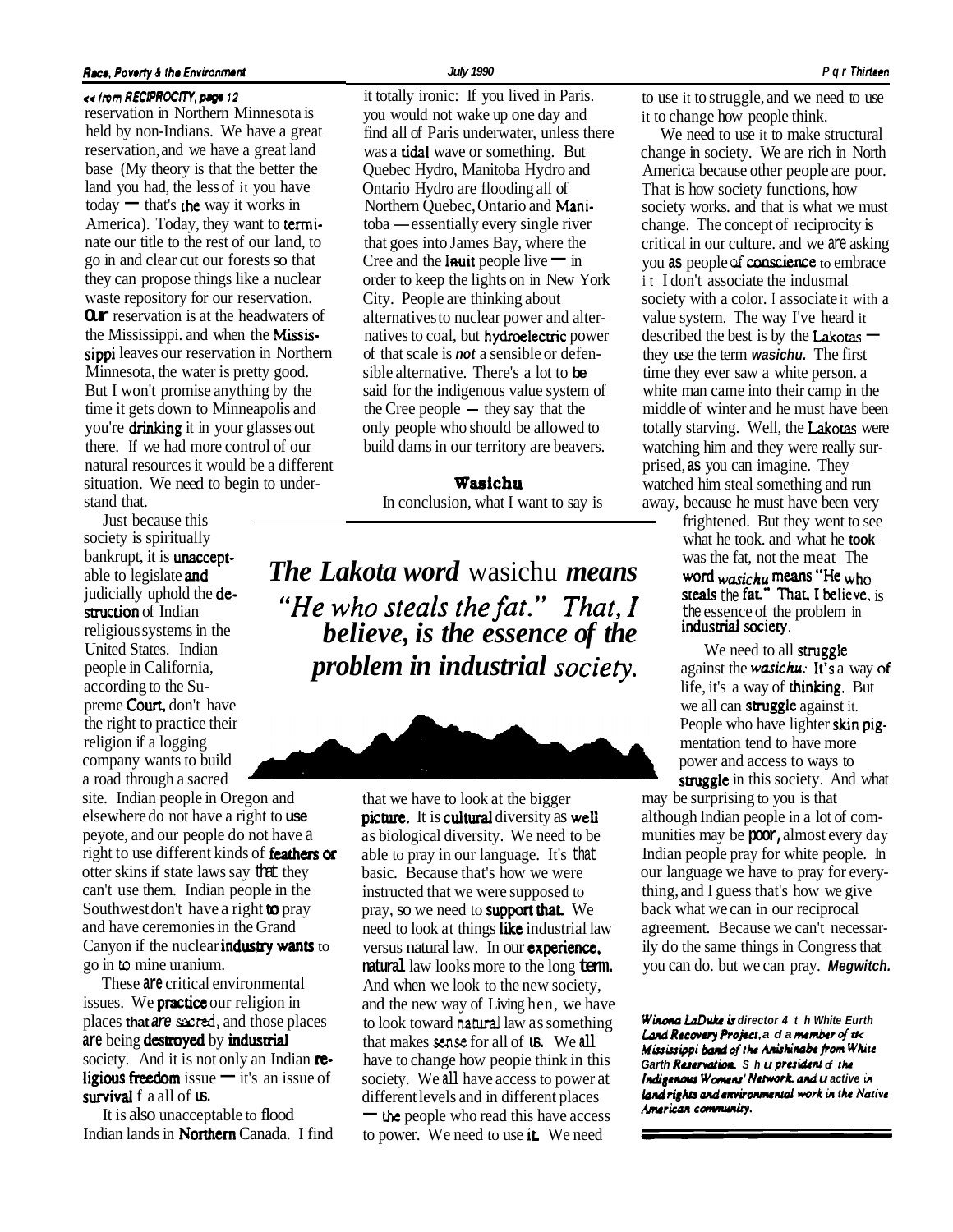#### Page-Fourteen

*ss* from SOCIAL CHANGE, page 3 mental inequities and the first time demonstrators had been sent to jail protesting against a hazardous waste landfill.<sup>6</sup>

No single agenda or integrated political philosophy joins the hundreds of environmental organizations in the U.S. Issues on which these groups focus can greatly influence the constituents they attract. Issues most likely to attract black community residents are those couched in civil rights or equity frameworks. such as 1) advocating safeguards against environmental blackmail with a strong pro-jobs stance; 2) focusing on inequality and civil rights; **3)** endorsing the politics of direct action; or  $4$ ) seeking political empowerment of "underdog" groups.

Mainstream environmental organizations have had a great deal of influence shaping the nation's environmental policy, but have not had a great deal of success in **attracting** poor and working class persons or people of color. Many of these individuals do not **see** the mainstream environmental movement as a vehicle that is championing the causes of political "underdog" groups.'

Grassroots environmental groups have begun to bridge **the** class and ideological gap between mainstream environmentalists and communities. In some cases, these grassroots groups mirror their larger counterparts at the national level in terns of problems and issues selected, membership. ideological alignment, and tactics used. Grassroots groups are usually organized around area-specific and single-issue problems. Groups that focus on equity, dismbutional impacts. and **economic**environmental uade-off **issues** appeal to some black community **residents**, especially those residents who have **been** active in other confrontational protest activities.

Environmental groups in the black community often emerge out of established social action organizations. For example, black leadership has **deep**  roots in the black church and other voluntary organizations which have led the crusade against social injustice and racial discrimination. 'Many black community residents have affiliation with

civic clubs, neighbothood organizations. community improvement groups, and an array of anti-poverty and antidiscrimination organizations.

The struggle for environmental refom in minority communities in some instances has come from coalitions between envuonmentalists **(both**  mainstream and grassroots), social action advocates, and **organized** labor.' These somewhat fragile coalitions operate from the position that social justice and environmental quality are compatible goals. Although these groups are beginning to formulate agendas for action, mistrust still persists as a limiting factor. The coalitions are often bi-racial. with membership cutting across class and geographic boundaries. Compositional factors may engender less group solidanty and sense of "control" among black members. compared to social action **or** environmental groups where blacks are in **the** majority and make the decisions.

#### **Black Environmental Activirts in the South**

The heightened militancy among Southern blacks on environmental issues served as a backdrop for studying **the** environmental equity movement **that** emerged in the 1980s. Five mostly black communities that were involved in environmental disputes during 1979 to 1987 were examined to **illustrate** a larger **trend.** They include Houston's Northwood Manor neighborhood; West **Dallas,** Texas; Institute, West Virginia; **Alsen,** Louisiana; and Emelle, Alabama Although the **communities** have different histories. they **all** have challenged the notion that social justice and environmental concern are incompatible **goals.** 

**Houston, Texas.** In 1979, residents of the city's **Northwood** Manor neighborhood, which is 84 percent black, chose to challenge **Browning-Ferris** Industries, one of the world's largest waste disposal firms, for selecting their **area fa** a garbage dump.

**West Dallas, Texas.** For **more** than five decades, residents in West Dallas - 85 percent black - were bombarded with toxic emissions from the nearby RSR Corp. lead smelter, which pumped

more than 260 tons of lead particles into the air each year. In 1981. residents mobilized to close the plant and get the lead-tainted soil removed from their neighborhood

Institute, West Virginia. A leak on August 11, 1985 at Institute's Union Carbide plant sent more than 135 local residents to the hospital. This accident heightened an already uneasy relationship that had existed for years between Union Carbide and the mostly black Institute community. which feared a repeat of Union Carbide's Bhopal disaster. Institute residents organized themselves into a group called People Concerned about **MIC** to combat this toxic threat.

Alsen, Louisiana. The nation's fourth largest hazardous waste dump. run by Rollins Corp.. is adjacent to Alsen, a community which is 98.9 percent black and which lies at the gateway to **the** 85-mile corridor known as "Cancer Alley," where one-quarter of **the** nation's petrochemicals are pm duced. Between 1980 and 1985, the Rollins landfill was cited for more than 100 state and federal toxic emission violations, but did not pay any penalties. The community began organizing in late 1981 against the dump.

**Emelle,** Alabama. The Emelle landfill, owned by Chemical Waste Management, opened in 1978 and is the largest hazardous waste dump in the United States. Public opposition began soon after local residents discovered the new job-generating industry moving into their community was not a brick factory (as was rumored) but a toxic waste dump. Blacks make up more than 90 percent of Emelle, an impoverished community in the **heart** of the "black belt."

## **Stmtegier from the Grassroots**

**The** environmental disputes in these five communities **were** seen by grassroots leaders as unfair treatment and **another** form of racial discrimination. These activists saw their communities bearing a disproportionate share of the risks associated with the industrial plants. The noxious facility siting **ss rw SOCUL CHAUGE, p@ 15**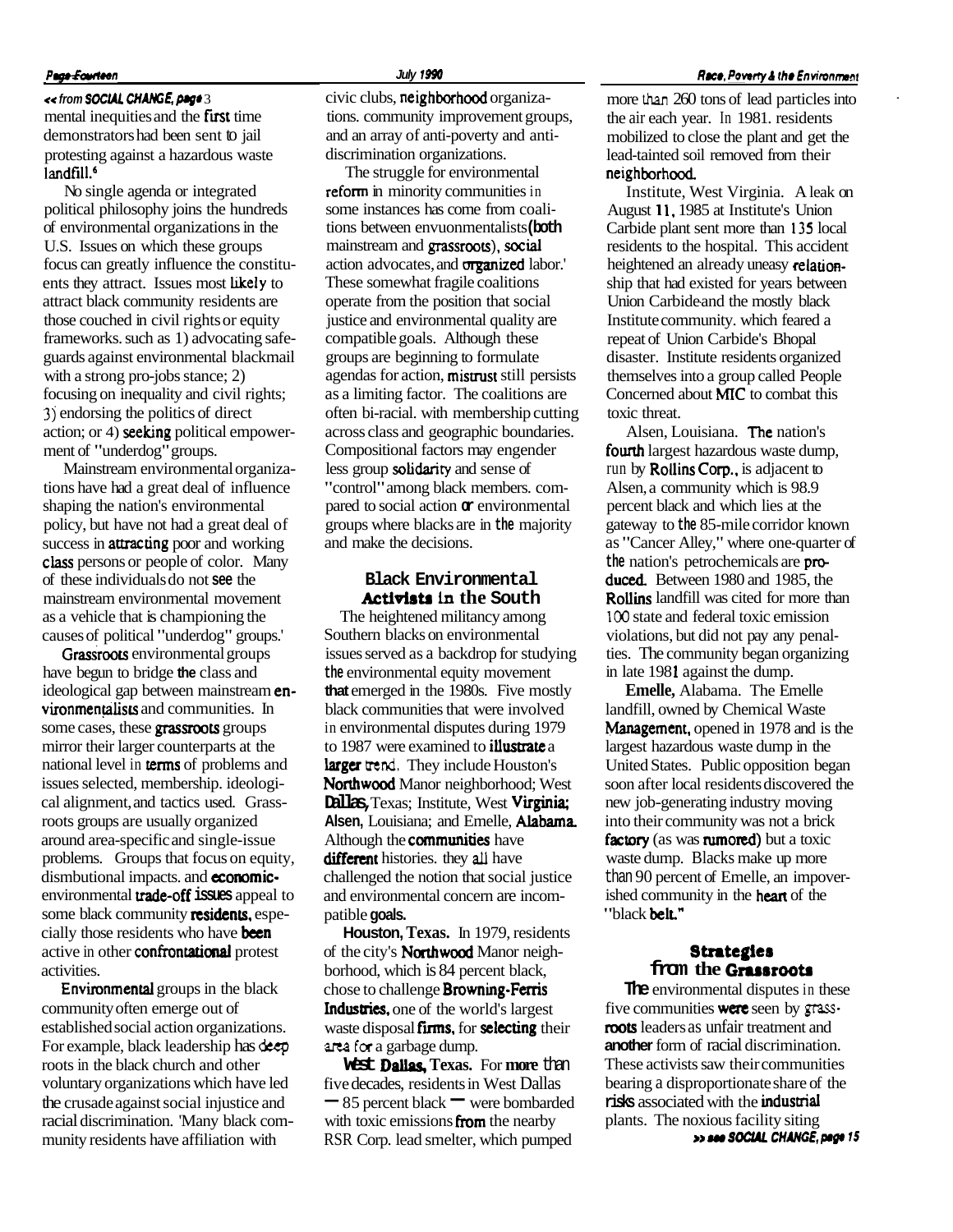**n** 

#### **Race, Poverty & the Environment**

#### $\epsilon$ < from SOCIAL CHANGE, page 14

disputes were linked to earlier civil rights disputes that centered on racial disparities. The politics of direct action, strategies borrowed from the civil rights movement. were strongly endorsed as remedies for this environmental imbalance. Residents in Houston and Dallas, neighborhoods in the two larges cities studied, were able to inject their environmental disputes into the local political elections. Of the five communities studied, Emelle, a community heavily dependent upon the millions of dollars pumped into the local economy annually by their hazardous waste dump, gave the strongest endorsement of the jobs vs. environment uade-off argument. However, even residents from this **rural** community were not willing to sit 'silent and watch their area turned into a toxic wasteland.

The opposition strategies adopted by black citizens varied across communities. However, several common strategies emerged. All five communities used protest demonstrations, petitions, and press lobbying to publicize their plight Three of the communities  $-$  West Dallas. Alsen, and Houston's Northwood Manor neighplight Three of the communities — West Dalla<br>Alsen, and Houston's **Northwood** Manor neigh-<br>borhood — were successful in enlisting government agencies to assist them to redress their environmental problem. The West Dallas community alone actually got the city and state to join in litigation against the industrial polluter. Houston's city council, after intense pressure  $from$ black citizens, passed a resolution opposing the controversial municipal sanitary landfill. Alsen residents convinced state environmental officials to take action against Rollins over its toxic emissions. These same **three** communities also filed class action lawsuits against the industrial firms.

Indigenous social action groups and their leaders held the most important and visible role in mobilizing opposition to **industrial** polluters. Black church leaders, community improvement workers. and civil rights activists planned and initiated local opposition strategies. **Mainstream**  environmental leaders (and local **affiliate** groups) and other "outside elites\* played only a minor **role** in mobilizing black opposition **to** the environmental threats. The West Dallas community was able to get a government sanctioned citizen group, the West Dallas Alliance Environmental **Task**  Force, **to** work **on** the local lead pollution problem. Institute's People Concerned about MIC was initiated by a white professor from West Virginia **State** College and included a broad cross-section from the community. In Emelle, black civil rights activists of the Minority Peoples Council and **33 800 SOCIAL CHANGE, page 16** 

The Sew York Citv Depamnent of Envvonmcntd hotcctron's **(DEP)** Office **Page Fifteen**<br> **ENVIRONMENTAL PROFESSIONALS**<br>
The Sew York City Department of Environmental Protection's (DEP) Office<br>
of Environmental Policy and Plannung has immediate openings for environ-<br> **ENVIRONMENTAL ECONOMIST**<br>

#### **ENVIRONMENTAL ECONOMIST**

Responsibilities of the position include the coordination of the Office's efforts in environmental economics. This will involve conducting economic cost/ben-<br>effit analyses of environmental policy and regulatory decisions; assessing the<br>cost-effectiveness of measures to protect water quality and supply, affect water supply or the environment; working in conjunction with a multi-<br>disciplinary team to evaluate the economic costs of pollution and pollution<br>control measures and communicating results and information on environ

Responsibilities will include coordinating the Office's efforts in environmental health areas. This will involve conducting and coordinating exposure assessmeno; designing, planning. analyzing reports on up a section and writing reports of popula-<br>tions exposed to the air, water. land and noise pollution; developing vampling methods for asming the **apaum** and **risk** to **humans** and namnl systems from pollution and developing enteria for serting standards for pollutant discharge and abatement; and communicating results and information on environmental halth to governmental agenda, elected officials, and the public.

methods for **assessing** the expensive and risk to humans and natural systems<br>from pollution and developing criteria for setting standards for pollutiant dis-<br>charge and abatement; and communicating results and information ologies that incorporate the principles of environmental science; commu-<br>nicating results and information on environmental science to govern-<br>mental agencies, elected officials, and the public<br>**AEAABALLED, ANALLED** ing grant applications to conduct studies of environmental quality;<br>developing, with a multi-disciplinary team, project evaluation method-<br>ologies that incorporate the principles of environmental science; commution is crossed to the air, water land and moise political). Severing the principal singling more experimental and the boundary and natural systems change and absentent and commutating entities and the public change and ab

Responsibilities will include coordinating the Office's efforts in environmental planning and geographic analysis. This will involve developing and  $\vert$ <br>assessing plans for protecting and improving environmental systems at nental agencies, elected oricials, and the public<br>
GEOGRAPHER / PLANNER<br>
Responsibilities will include coordinating the Office's efforts in environmental<br>
all planning and geographic analysis. This will involve developing mend development, transportation plans, industrial projects, shifts in nat-<br>ural and built systems and communicating results and information on envirow and the public systems and communicating results and information on environmental geography and planning to governmental agenda, elected offi-<br>
claim and the public.<br> **I, and the public state of the activities** of  $M$ 

and the structure of the structure of the structure of the structure of the structure and/or experience in a field/discipline relevant to environmental regulation and policy. regulation or enforcement.

Responsibilities will include coordinating the Office's efforts in environmental policy, planning and regulation. This will involve developing projects to improve environmental quality; analyzing economic, epidemiologic, s ic, engineering and geographic aspects of environmental problems; collecting databases on environmental quality for use  $\overline{\mathbf{4}}$  agency officials and develop ing grant applications to conduct studies on environmental qu

All applicants for the above 2 positions should possess a baccalaureate All applicants for the above 2 positions should possess a baccalaureate<br>degree from an accredited college and ria months of satisfactory full-time<br>experience in research which involves gathering urganizing and analyzing<br>d

#### **EXCELLENT BENEFITS PACKAGE SALARY COMMENSURATE WITH EXPERIENCE**

w York

All interested candidates should submit three (3) copies of their resume and salary history to: Zoe Ann Campbell



**I**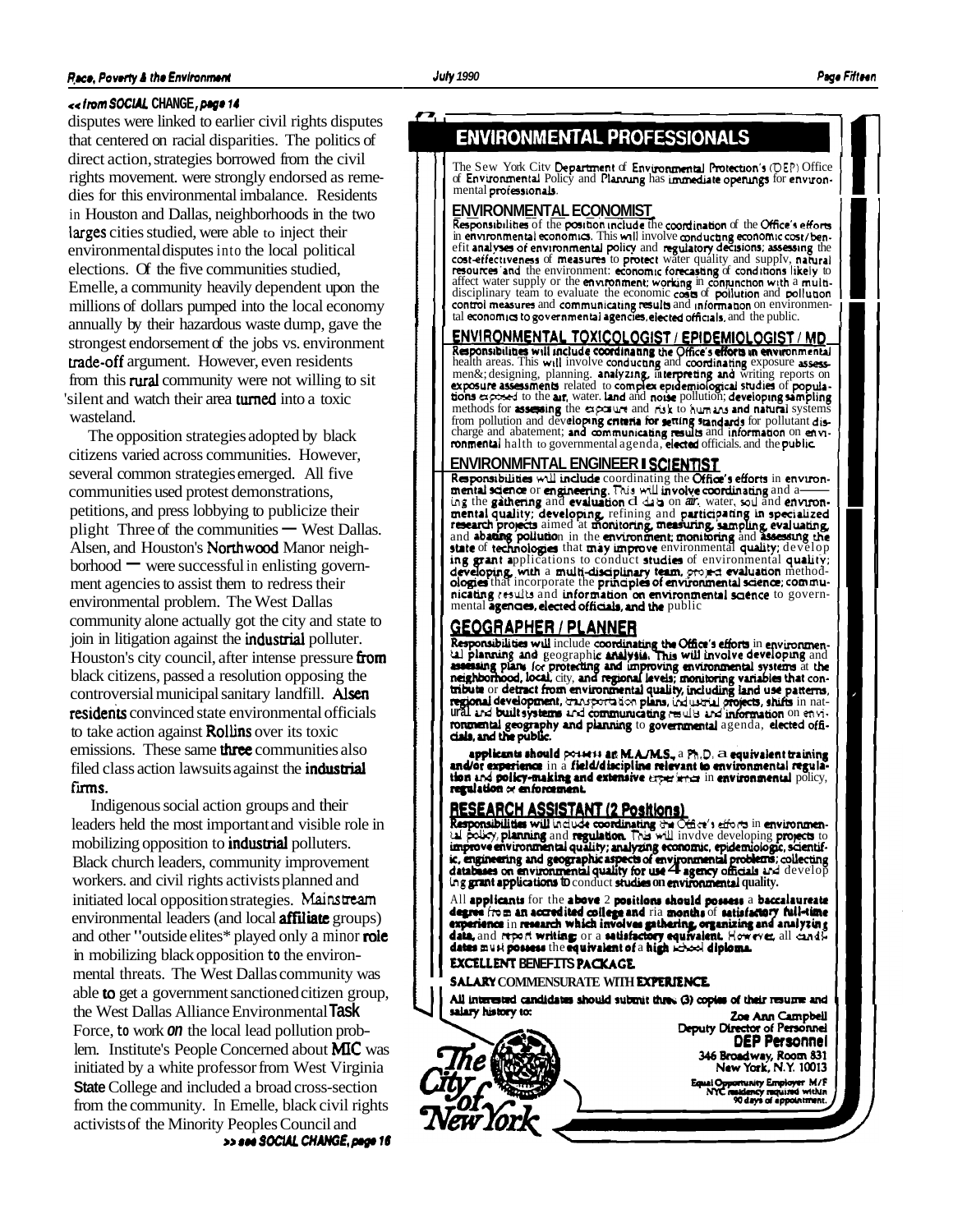#### **Page Sixteen**

#### ,<< **from SOCUL CHANGE, prgr 15**

white environmentalists of Alabamians for a Clean Environment joined forces to work on the local hazardous waste  $problem$   $-$  not a small point given the history of race relations in Alabama's black belt

There is a great deal of overlap between the leadership of the social action groups. neighborhood associations, and the grassroots environmental action groups. neighborhood associa-<br>tions, and the **grassroots** environmenta<br>groups — usually organized around a tions, and the **grassroots** environme<br>groups — usually organized around<br>single issue — that were formed to challenge local environmental problems. The pre-existing institutions. leaders and organizations played a pivotal role in the beginning, planning and mobilization stages of the opposition activities. Environmentalism in these communities emerged out of the indigenous groups that have historically of mobilized against social injustice.

How were the environmental disputes resolved? In West Dallas. Alsen and Houston, by governmental decisions and adjudication. Bargaining and negotiation were the chief tools used to address (though not resolve) the on-going environmental disputes in Emelle and Institute. Only West Dallas was able to force the polluting industry to shut down (but not dismantle and clean up the site). while capacity reductions were placed on the industries in Alsen. Houston and Institute.

Litigation brought by citizens from West Dallas and Alsen resulted in multi-million dollar out-of-court settlements in favor of the plaintiffs, and fines paid to governmental regulatory agencies for pollution and safety violations. The West **Dallas** plaintiffs tory agencies for pollution and safety<br>violations. The West Dallas plaintiffs<br> $-$  370 children who Lived in the **nearby** public housing project **and 40** property - 370 children who Lived in the **nearby**<br>public housing project and 40 property<br>owners - in 1985 won a \$20 million suit against RSR Corp. **The** 1987 settle- ment against Rollins awarded **each**  Alsen plaintiff an average of **\$3,000.**  Government officials also fined the Institute and Emelle facilities for pollution and safety violations. Citizens in Alsen and Institute were able **to** extract some concessions from the firms. mainly in the **form** of **technical modifi**cations in the plant operations, updating safety and pollution **monitoring** systems, and **reducing** emissions levels.

The federal court in 1984 ruled against the Houston plaintiffs (some five years after the suit was brought), and the landfill was built The Northwood Manor residents. however, were able **to** force the city and state to modify their siting requirements and regulations. The Houston city council passed ordinances that prohibited city-owned garbage truck from dumping at the controversial landfill, and regulated the distance that future landfills could be placed near public facilities like schools. parks and playgrounds. This was not a **small** concession given that the city has long resisted any move to institute land-use zoning. The Texas Department of Health, the state permitting agency for municipal landfills, **also**  modified its regulations, requiring waste disposal applicants to include socioeconomic information on census **tracts** contiguous to the proposed sites.

#### **Lessons Learned**

**As** affluent communities **became**<br>more active in opposing noxious<br>facilities. the siting effort shifted<br>"somewhere else"  $\cdot$  often to poor,<br>nowerless. minority communities. T facilities. the siting effort shifted "somewhere else" -- often to poor, powerless, minority communities. This unequal **sharing** of benefits and burdens has **caused feelings** of unfair treatment **'1** among poor and minority communities.

Facility siting in the United Stares reflects long patterns of **disparate**  treatment of black communities. There is a **direct** Link between exploitation of **the** land and exploitation of people, especially black people. Polluting industries have long exploited the **pro**growth and **pro-jobs** sentiment among poor. working-class, and minority communities. Paper mills, waste disposal and **treatment** facilities, heavy metals operations. and chemical plants, searching for operating space. found **these** communities to be a logical choice for expansion. The **communities and** their leaders **were** seen as having a Third World **type** of view **of** development  $\blacksquare$  that is, "any development is **better** than no development at **all.**" Many residents in **these** communities were suspicious of environmentalists, a sentiment that helped align them progrowth advocates.

**The 1980s have seen a "new" form** 

#### **Race, Poverty & the Environment**

., of environmentalism take root in black communities in the southern **U.S.** This new movement emerged around the toxics and equity issue. The grassroots environmental movement has a number of characteristics which distinguish it from the **mainstream** environmental movement. The grassroots movement <sup>1</sup>) focuses on equity; 2) challenges mainstream environmentalism for its tactics. but not its goals; 3) emphasizes the needs of the community and the workplace as primary agenda items; 4) uses its own self-taught "experts" and citizen lawsuits: 5) takes a populist stance. relying on active members rather than dues-paying from mailing lists: **and** 6) embraces a democratic ideology not unlike that of the civil rights movement of the 1960s.<sup>9</sup>

Blacks have begun to challenge the legitimacy of environment-jobs tradeoff. They are now asking: Are the costs borne by their community imposed **to spare** the larger community?

The **NIMBY** syndrome has trickled down to nearly all communities. even poor black communities. Few residents want garbage dumps, landfills or incinerators in **their** backyards. Blacks **and** other minorities are still underrepresented in the **mainstream** environmental movement, **however.** Some progress has been made in broadening the base of the environmental movement and mobilizing a wider segment of the **population.** Many black communities. however, lack the organization and population. Many black communities.<br>however, **lack** the organization and<br>**resources** — financial power and people however, **lack** the organization and<br>**resources**  $\equiv$  financial power and pec<br>**power**  $\equiv$  to mount and sustain **longtam** challenges **to** industrial polluters **and** waste disposal giants who target **their** communities for the production and disposal of toxic materials.

Finally, black communities, especially in **the southern** United States, **are**  beginning to **integrate** environmental issues into **traditional** civil rights agendas and to develop viable action strategies to combat environmental degradation, institutional discrimination, and public policy decisions that have **disparate distributional** impact on the poor and **people** of color. Residents of these communities are awakening to the **dangers** of living in polluted **w social CHANGE**, prgs 17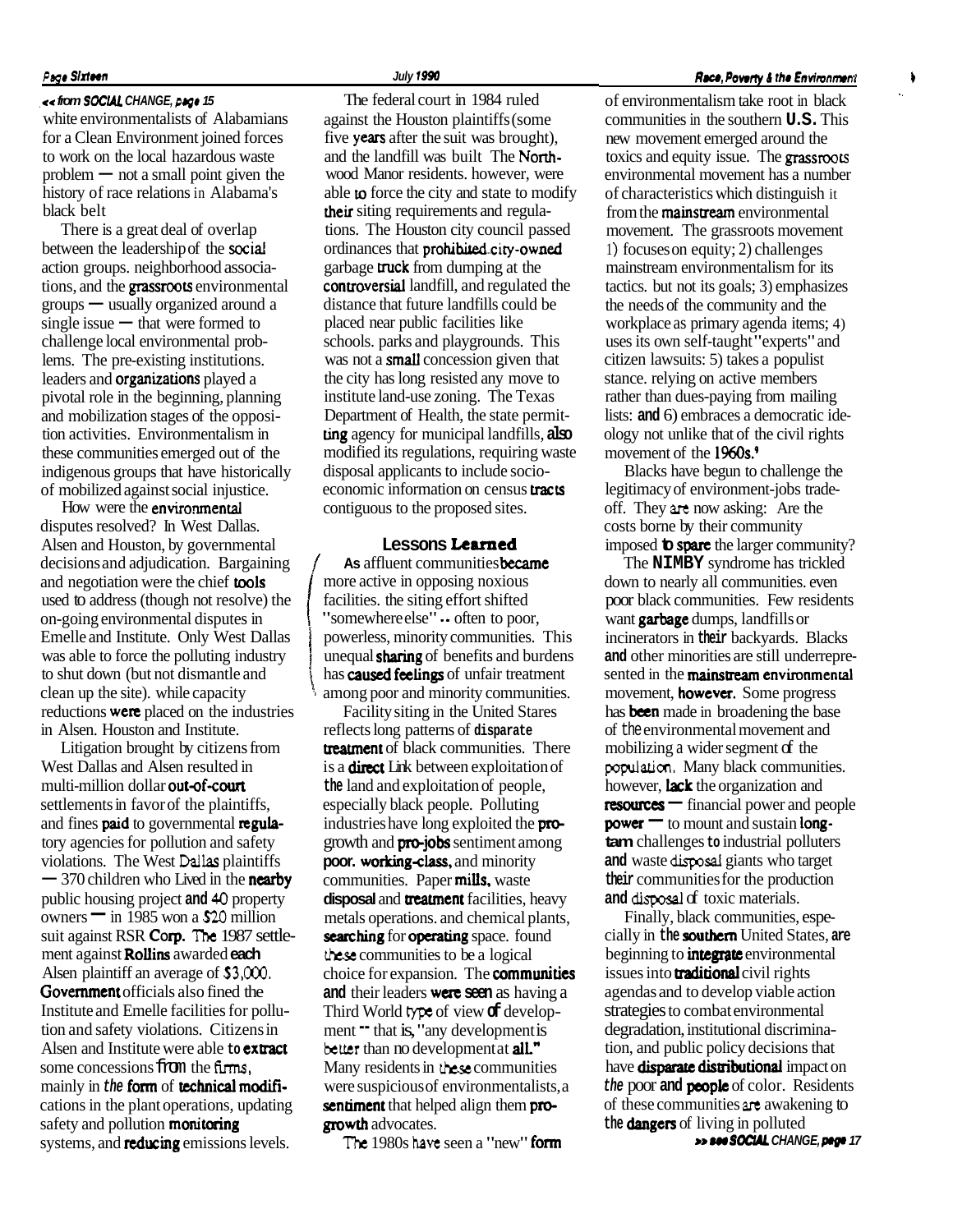#### **Race, Poverty & the Environment**

#### << **from SOCUL CHANGE, page 16**

environments and **are** actively **taking** steps **to**  correct this imbalance. Moreover. black citizens are beginning to use tactics borrowed from the  $\dot{c}$ ivil rights movement  $-$  protest, political pressure, lobbying, grassroots organizing, and litigacivil rights movement  $-$  protest, political pressure, lobbying, grassroots organizing, and litig<br>tion  $-$  in launching a frontal assault on those polluting industries that would turn their communities into toxic havens.

#### **Notes**

' Julian McCaull. "Discriminatory Air Pollution: If Poor Don't Breathe." 19 **Envirorunent** 26 (1975); W.J. Kruvant, "People. Energy and Pollution," in D. Newman and D. Dawn, eds., The American Energy **Consumer 125** (1975); Vernon **Jordon**, "Sins of Omission." 11 *Environmental Action* 26 (1980): Richard Kazis and Richard Grossman. **Fear at Work: Job Blacknail, Lubw, and the Environment** (1983); Robert Bullard and Beverly Wright 'The Politics of Pollution: Implications for the Black Community." 47 **Phylon** 71 (1986); Robert Bullard and Beverly 'Wright "Blacks and the Environment," 14 **Humboldt Journal of Social Relations** 165 (1987).

**Portion** Morrison "How and Why Environmental Consciousness Has Trickled **Down."** in A. Schnaiberg. N. Watts and K. Zimmerman, eds., Distributional **Conflict in Envirownental Resowce Policy** 187-200 (1986).

'David Morell and Christopher Magorian. "Risk. Fear and Local Opposition: 'Not in My Back Yard."' in Morell and Magorian. eds., Siting Hazardous Waste Facilities: Local Opposition and the Myth of Pre-emption 21 (1982); David **Morell**, "Siting and the Politics of Equity." in R. Lake, ed., Resolving Locational Conflict 1 17 (1987); John Logan **and** Harvey Molotch **Urban Futures: The Political Economy of Place** (1987).

'Robert Bullard. **Invisible Houston: The Black Experience in Boom and Bust 60-67** (1987).

'Jack Bloom, **Class, Race** and **the Civil Rights Movement 18** (1987).

'Ken Geiser and Gary Waneck. **"PCB** and Warren County." 15 **Science for the People** 13-17 (1983); Bullard **and** Wright, **supra** note 1.

<sup>7</sup>Jordon, supranote 1; Ronald Taylor, "Do Environmentalists Really Care About the Poor?" 96 US. *News*  & World Report 51-52 (April 1982); Robert Bullard and Beverly Wright, "**Environmentalism and the** Politics of Equity: Emergent **Trends** in the **Black** Community." 12 **Mid-American Review** *@Sociology*  21-37 (1987).

'Sue Pollack and Joann Grozuczak, Reagan, Toxics and **Minorities** (1984). As **urly** as 1983. **thc** Urban Environment Conference workshops held in New Orleans presented civil rights and mvironmmtal **issues u**  compatible agenda items. Urban Environment Conference. **Tab'ng Back our Health: An Institute on Surviving the Threat to Minority Communities** 29 (1985).

9Robert Gottlieb and Helm **Ingram,** 'Thc New Environmentalisrs." 52 **The Progressive** 14-15 (1988).

California Communities Against Toxlcs (CCAT). A statewide coalition of more than 60 grassroots anti-toxics groups. CCAT publishes a newsletter to keep members informed of developments around California. CCAT also has conferences which offer skills workshops and strategy sessions. Contact: Bill Buck. CCAT. 2269 *Ckmut* **Suit.=** 279. **San** Francisco. CA 94 123.

Center for Constitutional Rights Environmental Racism Project. The Center, born out of the southern civil rights struggle, and dedicated to the creative use of law as a positive force for social change. provides vigorous, innovative legal support to progressive **movements.** CCR recently announced expansion of its racial justice docket to include environmental issues. Contact: Matthew Chachere. Centerfor Constitutional Rights. 666 Broadway. New York. NY. 10012. 21216 14-6463

Commencement 2000. A Project of the USDA Forest Service, Pacific Southwest Region. **to** develop elementary school. middle school. high school and college curricula and career guidance for multicultural students in fields related to forestry. Contact: Amahra Hicks. USDA Forest Service. 630 Sansome Street. San Francisco. CA 94111. 415/795-2926.

East Palo Alto Historical and Agricultural Society. Project to promote urban agriculture in a predominantly **African-American** community. Contact Trevor Burrows. 1920 Cooley Avenue. **#** 12. East Palo Alto. CA 94303. 415/329-0294.

**Eco-Justice.** A network of people **concerned** about ecology and justice. Eco-Justice provides workshops, audiovisuals, publications and consultation services and leadership training. A contribution of \$25 or more includes a subscription to **The Egg: A Journal of Eco-Justice.** The Center for Religion Ethics and Social Policy. Anabel Taylor Hall. Cornell University. Ithaca, **NY** 14853.

Grassroots Alliance for Solid Waste Solutions, anetwork of environmental and community groups to exchange information, political and technical power, promoting the idea that raw materials recovered through recycling can provide the basis for economic revitalization of communities. Publishes Facts to Act On. Institute for Local Self Reliance, 2425 18th Street NW Washington DC 20009. 202J2324 108.

Oakland **Museum** *ScienceReach* Program. Seeks to focus elementary school students attention on how the survival of the species is dependent on the health of its biological community. Setting up a curriculum project on the health of human communities, **particularly** inner city communities. to **strengthen** the crosscultural threads of our environmental education Contact: Running Grass. Parker Elemen-Lary School. 7929 Ney Street, Oakland, CA, 415/331 4540; or Sandy Brecht, The Oakland Museum. One Thousand Oak Street, Oakland, CA 94607, 415/273-3410.

Scenic America. Publishes fact sheets on billboards and the environment, including the following **topics:** "Alcohol **and** Tobacco Advextising **on** Billboards." "Fighting Billboards on Health and Tax Issues." "Targeting of Low Income Areas With Tobacco & Alcohol Billboards." Contact: Edward T. McMahon. President. Scenic **America**, 216 Seventh Street, SE. Washington, DC 20003. 202/546-1100.

Toxic Communications and Assistance Project (T-CAP). A unique project of **three groups**  $\cdot$  Citizens **Clearinghouse** for **Hazardous** Wastes' efforts are directed toward organizing. the Legal **Environmental** Assistance Foundation provides legal **assistance** and Albany **SW** College provides technical assisrance **and** community outreach. TCAP also publishes the **Southern Action** newslener. **A**  key resource: TCAP. Natural Sciences Department, Albany State College. Albany. GA 31705. 912/430-4811.